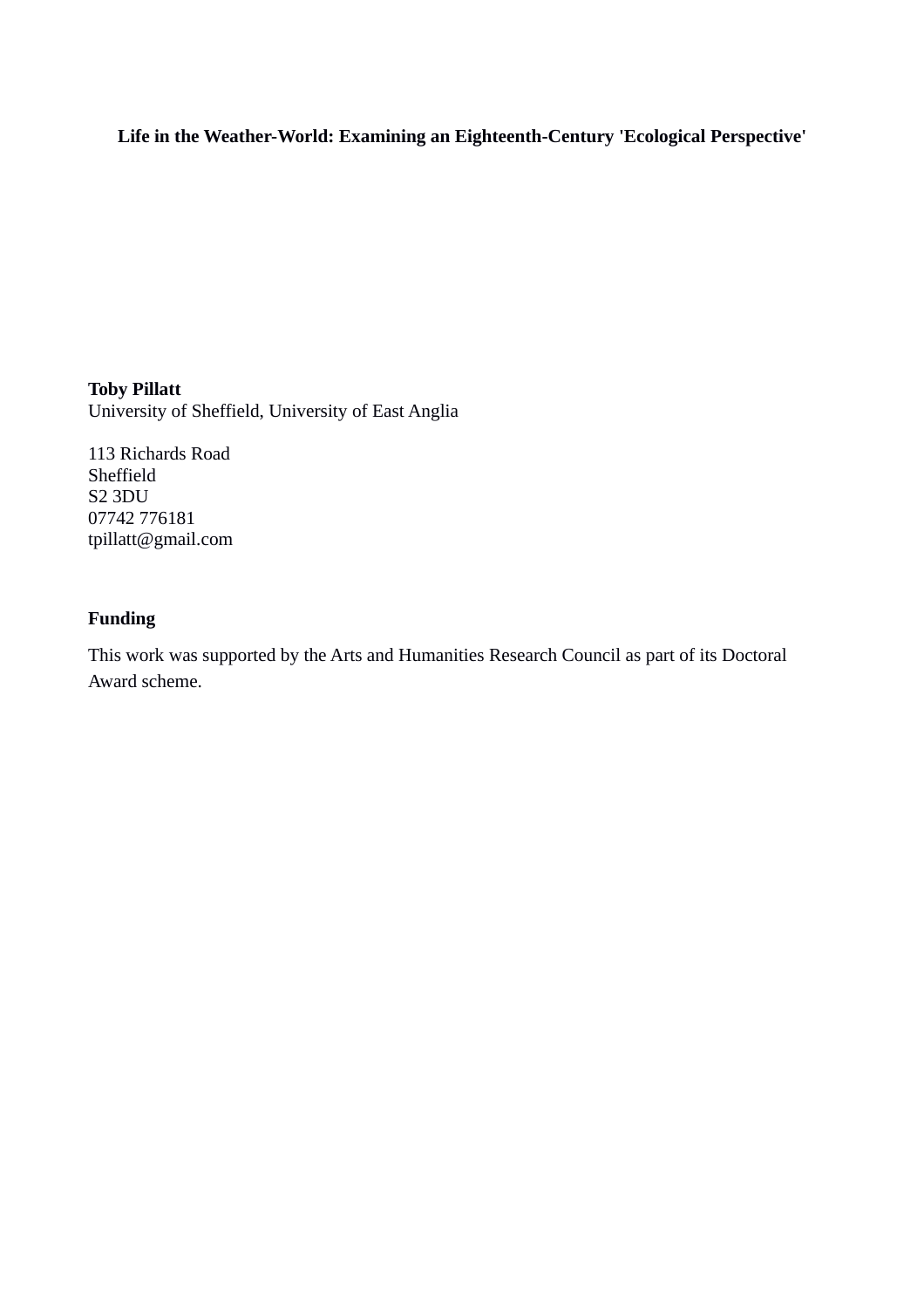### **Abstract**

Within archaeology, discussions on climate are usually framed in the broad-scale and long-term, but by using the diaries as rich sources on local environmental and landscape history, it is possible to develop archaeological insights into climate predicated on the everyday human experience of living in the landscape. This article presents a case study of two Quaker diarists, who farmed on the edge of the Lake District in north-west England during the eighteenth century. One of these diarists, Elihu Robinson, had a world view that linked social, natural and religious spheres of action with his compassionate and deeply felt faith. Arguably, this is an example of a Quaker 'ecological perspective' which contributed to an eighteenth-century environmental ethic. By thinking in terms of Tim Ingold's weather-world, it is possible to see how this perspective emerged in relation to the diarists' interactions with weather and landscape.

### **Keywords**

Cumbria, Eighteenth Century, Landscape, Weather, Diaries, Quaker

### **Introduction**

In a series of articles published in the 1980s, Donald Brooks Kelley (1982, 1985, 1986) commented on the publications, correspondence and memoirs of five prominent eighteenth-century American Quakers, describing them as harbouring an 'ecological perspective'. The Quakers, he argued, had an overarching cosmology through which they strived to attain 'a divinely orchestrated harmony' that united people with God, themselves, others, and the natural environment (Kelley 1982, 87). To Kelley (1985), this reasoning connected them to the more developed concepts of ecology and environmental ethics that were to abound in the twentieth century, often linking environmental issues with matters of social justice. In this respect, Kelley's analysis followed Donald Worster's (1977) *Nature's Economy* which located the roots of modern ecology within the eighteenth century, and foreshadowed others that have continued to trace Early Modern attitudes towards nature and, particularly, their expression in the contexts of colonialism and improvement (Armbruster and Wallace 2001; Cooper 2007; Grove 1995; Jonsson 2013). Important too are the works of Clarence Glacken (1967), Lynn White Jr (1967) and Keith Thomas (1983), which explored how modernity's complex entanglements with the natural world connect with the history of philosophical and religious thought.

Conceived primarily as a history of religion and philosophy, Kelley's interpretation is not without its problems. Great emphasis is placed on the 'ecological perspective' as deriving directly from the Quaker faith, but Kelley himself recognised that such a world view connected with a long-term history of ecological thought and trends in animal stewardship that were not exclusive to the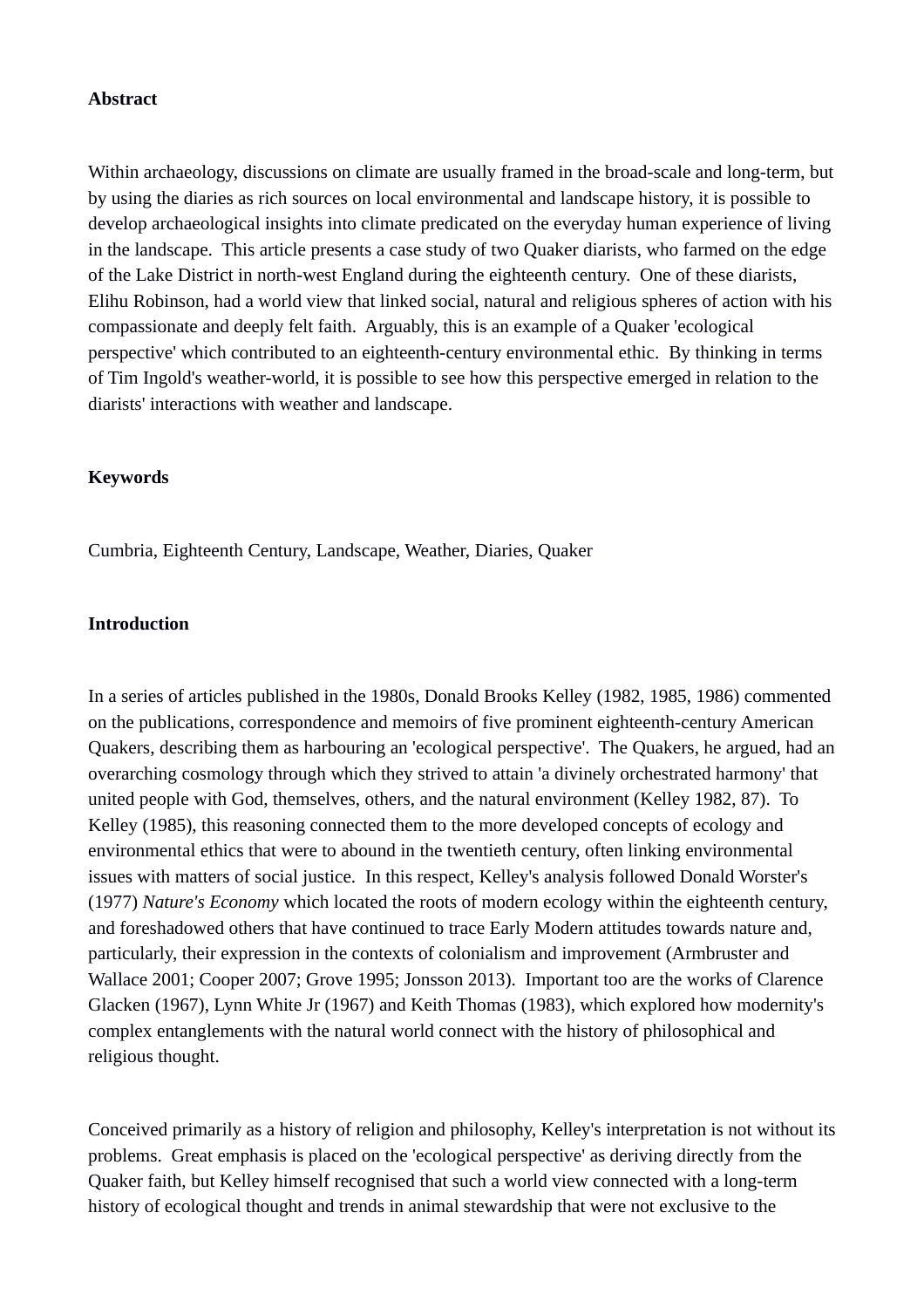Quakers (Jonsson 2013; Nash 1989; Worster 1977; Hayward 1994). Moreover, it is freely admitted that far from universal, Kelley is referring to a certain subset of American Friends: the rustic, rural reformists, rather than their city dwelling, merchant counterparts. These Quakers were living long before Ernst Haeckel popularised the term 'ecology', and with his discussions of stewardship and animal welfare, Kelley was perhaps describing an environmental ethic rather than ecology itself (Nash 1989).

This article presents a case study of two Quaker diarists, who farmed on the edge of the Lake District in the north-west of England during the eighteenth century. One of these diarists, Elihu Robinson, linked social, natural and religious spheres of action in a reflexive mesh, which aligned closely with his compassionate and deeply felt faith. Arguably, this is an example of the Quaker 'ecological perspective'. Like Kelley's American example, Robinson's perspective can be understood as emerging from the particular philosophical and religious milieux of the late eighteenth century, yet the significance of this finding is questionable if we consider that the 'ecological perspective' is neither ecological nor exclusively Quaker. The landscape archaeology and history of the area appears to justify this scepticism: there is no identifiable mark that distinguishes the farms of the diarists from those of their non-Quaker neighbours. More widely, the archaeology of Quaker sites encourages a much less rigid view of their identity and religion (Chenoweth 2009, 2014). Consequently, following the work of Tim Ingold (2007, 2011a, 2000, 2015; Ingold and Kurttila 2000), it is possible to reorientate the analysis towards how Robinson's ethical perspective was constructed in relation to his engagements with the weather-world – an intrinsic binding of land and sky. By using the historical diaries to explore the landscape and environmental history of the area, as well as the diarists' interactions with weather, this article examines Robinson's world view in terms of an archaeology of climate nested in the human experience of landscape.

### **Landscape and Weather-world**

Anthropologists examining human-environment relationships have, in the past 15 years or so, found numerous instances where the perception and understanding of weather and climate are deeply engrained within cultural practice, work, individual and group identity, as well as religious expression (Strauss and Orlove 2003; McIntosh et al. 2000; Crate and Nuttall 2009; Roncoli et al. 2008; Hsu and Low 2007). Historical geographers have made similar points; in particular, linking the experience of weather and climate with the social construction of place (e.g. Daniels and Endfield 2009; Veale et al. 2014; Naylor 2006). Likewise, in the eighteenth century, Jan Golinski (2003, 2007) and Vladimir Janković (2000, 2004) have shown that attitudes towards weather were an important medium by which Enlightenment values were developed and conveyed. Wider understandings of nature often found their most cogent and popular expression through discussions of the weather, and the process of recording the weather became tied to prevailing standards of gentlemanly behaviour. Here again, connections between weather and place were paramount: 'differences in weather, like differences in landscape and history, could be important', they were part of local character and identity (Janković 2000, 160).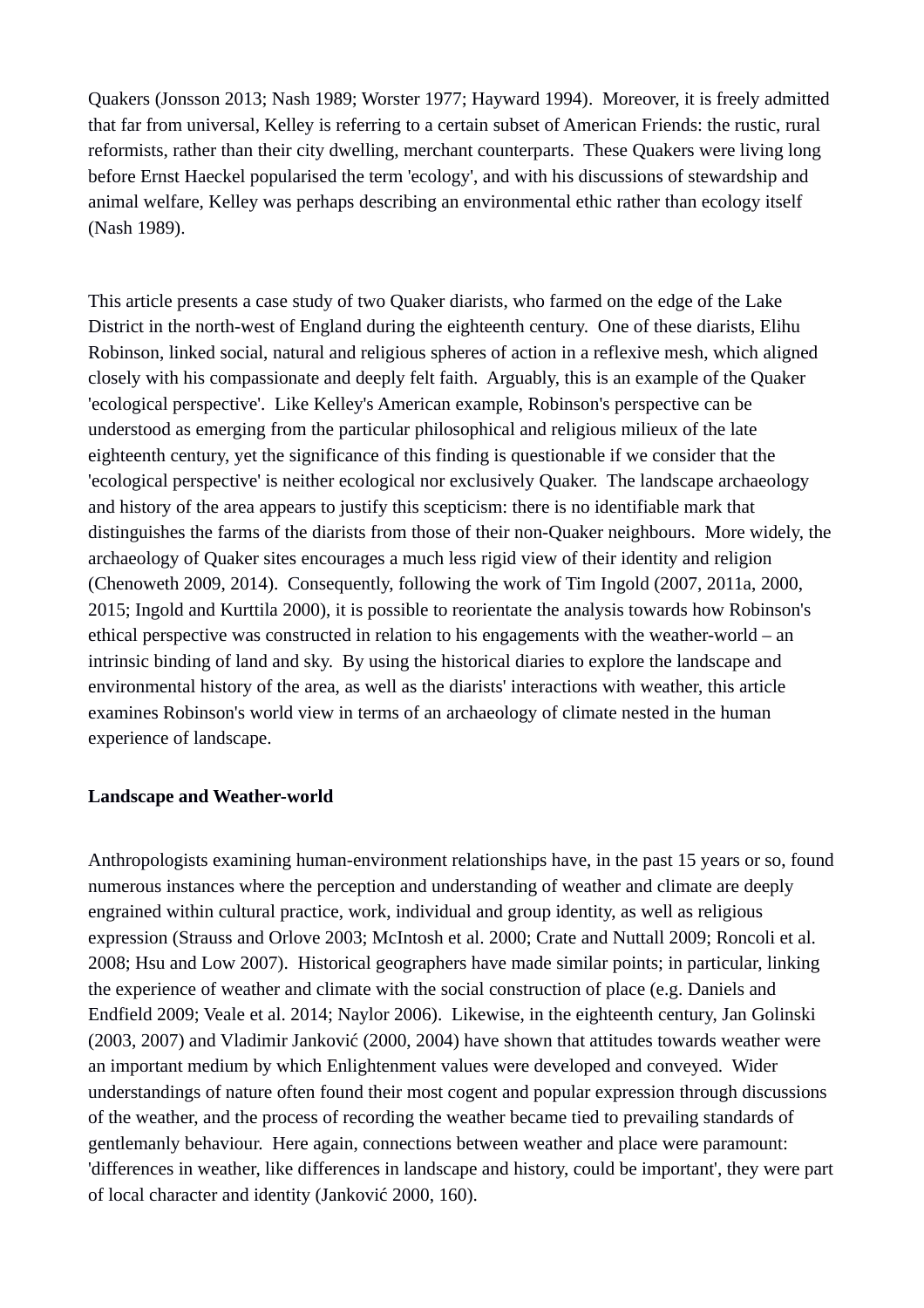Over long time-scales, culturally embedded understandings of the natural world are thought to be linked to the ecological resilience of communities – a subject that has garnered much interest in the face of contemporary global environmental change (Redman and Kinzig 2003; Redman 2005; but see also MacKinnon and Derickson 2012; Brown 2014; Pillatt 2012a). Robert Van de Noort (2011) conceives this sense of temporality as archaeology's chief contribution to current debates: 'by offering long-term perspectives … archaeology is well placed to enhance understanding of the socio-ecological resilience of communities and their adaptive capacity.' There is of course much truth in this, but by its nature the 'climate change archaeology' that Van de Noort describes tends to focus on long-term changes to the terrestrial environment, thereby separating land and climate from the immersive, atmospheric experience of daily weather (Pillatt 2012b, 2012c). To couch archaeological discussions of weather in only those terms is highly reductive. If, as is suggested by Janković (2000), Golinski (2003, 2007), and others, weather is fundamentally about place, it becomes part of the landscape; part of setting in which human agency and social practice were enacted. As Barrett and Ko (2009) maintain, the possibilities of being in the world are situated in relation to the 'historical conditions of material existence', which change over time. Crucially, this is not restricted to abstract notions of societal thought – often out of archaeology's reach – but encompasses the physical, sensual, material reality as it is constantly confronted, produced and reproduced; this includes the weather (Pillatt 2012b).

In recent years, the meshing of landscape and weather has been clearly articulated in Tim Ingold's (2007, 2011b, 2015) concept of the weather-world. Like Barrett's (cf 2001) 'inhabited conditions', Ingold views weather as a 'medium and condition of interaction' (Ingold 2015, 70), and therefore 'the ever-present undercurrent for our actions as we go along in the world' (*Ibid.* 72). Critiquing theories of perception that take as their starting point a wholly terrestrial landscape (see Pillatt 2012b, 2012c), Ingold recognises that 'weather engulfs the landscape' (Ingold 2011b, 132), such that weather can be seen as the 'world's worlding' (*Ibid.* 130). Consequently, to be situated in the landscape is to encounter the world within a dynamic, physical, affective and aesthetic medium, wherein experience is predicated not just on place, but on the fusion, blending or binding of 'the substances and the medium into living form', thereby 'stitching the textures of the land' (*Ibid.* 121). It is from this perspective that the following analysis proceeds: Elihu Robinson's world view emerged from the collision of tradition, custom, popular knowledge and belief, but crucially these were all metered to the (un)predictability of everyday activities set within the changing weather.

### **Two Quaker Diarists**

Starting with the 1689 Act of Toleration, eighteenth-century Quakers benefited from a series of liberalisations that began to free them from the systemic persecution that had marred their early existence. Founded amidst the chaos of the English Civil War in the 1640s, the Quakers spread far and wide during their first hundred years, establishing notable congregations in the American colonies, most famously Pennsylvania, and across England, Wales and the Netherlands. Arguably,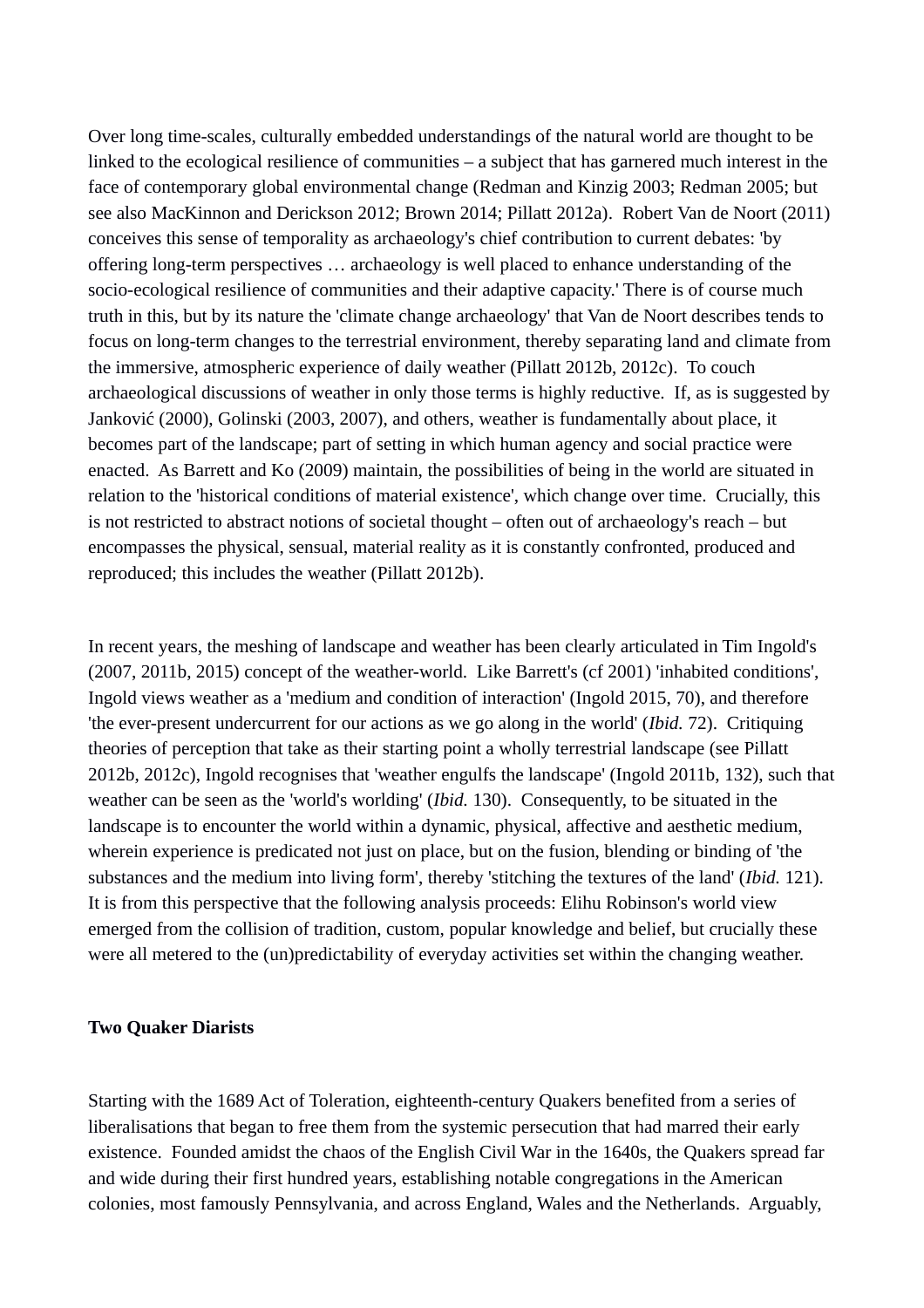the core of the early movement was to be found in southern Cumbria and north-east Lancashire, where in 1652 the charismatic preacher George Fox held a series of meetings which helped set the new religion on its course. Not far away, on the north-west fringe of what is now the Lake District National Park, the congregation or 'meeting' at Pardshaw Hall was the first to be founded in Cumberland. It became the largest rural meeting in England, and remained a stronghold of Quakerism for about 150 years. Two prominent members of this meeting, Isaac Fletcher and, particularly, Elihu Robinson, are the focus of this article. They were moderately wealthy men, yeoman farmers and members of the growing middle class, with business interests in farming, mining, legal work and overseas trade. Despite 20 years difference in age, Fletcher and Robinson were friends, occasionally meeting up to go on day trips or to engage in the activities of popular gentlemanly science, such as watching the transit of Venus in 1761. Both men kept diaries that have been preserved in the Library of the Religious Society of Friends, London and by Cumbria County Archives Service.

Fletcher's diary has been rigorously annotated and transcribed by Angus Winchester (1994a), but Robinson's diary remains only in its original form (RSS MS Box R3). They span the period 1756 to 1806, beginning with Fletcher's up until his death in 1781, when after only a couple of years of overlap, Robinson's diary continues the record. The diaries are useful for a range of reasons: as historical climatological records, windows on personal experience, expressions of wider trends in contemporary science, religion and popular culture, and as sources of evidence for landscape and agricultural history. They are not perfect sources, however. Diary entries are missing, commentary is limited, and context is often lacking. In archaeological terms the diaries are a rich source; as historical or literary sources, however, they are rather sparse. The regular descriptions of weather are a case in point. In Fletcher's diary, weather is referenced in just under half of his 8000+ entries. For the most part, these comprise a fairly dry daily record of temperatures, precipitation and wind, offering little to work with in terms of understanding his philosophical perspective on the phenomena he described. While Elihu Robinson's discussion is more reflective, tending to refer back to occurrences over the course of a week or month, clarity on the specifics of the day-to-day weather is lost as a result of this broader focus (Table 1).

#### *Insert Table 1*

Despite these problems, the level of detail and regularity in recording methods mean that the diaries compare favourably to other climate proxies, and they can be used to provide relatively high resolution insights across their limited time span (Brázdil et al. 2005; Adamson 2015). Qualitative statements can be converted to figures for temperature and precipitation, and then compared to widely used instrumental series (Figure 1; see Pillatt 2012c for a more detailed description of this method). In this case, the reconstructed historical climatological record only rarely correlates with the well known Central England Temperature (CET) series and the England and Wales Precipitation (EWP) series – some of the world's longest running and most referenced instrumental weather records, which compile multiple readings across a broad region on a monthly (later daily) basis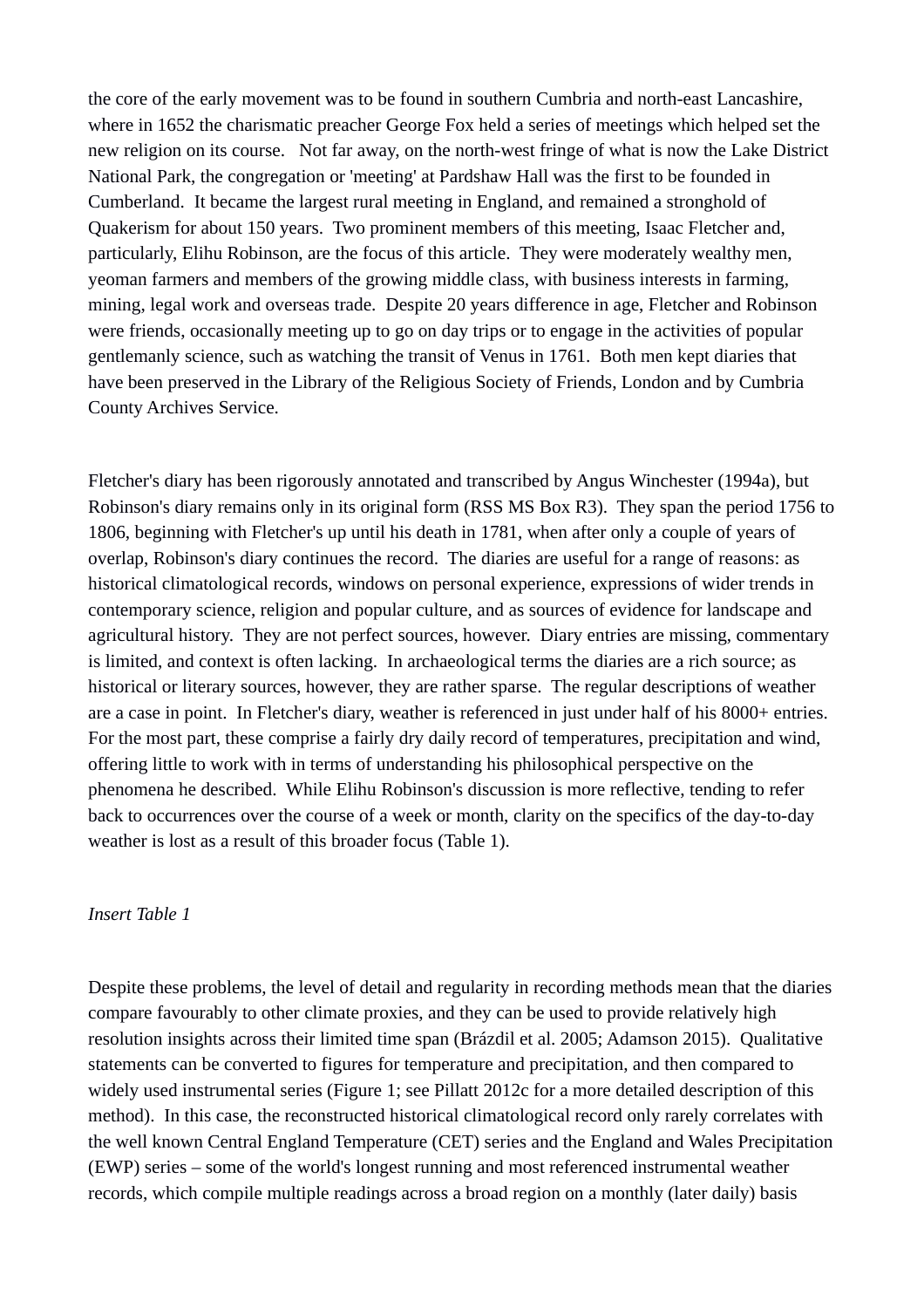(Manley 1974; Alexander and Jones 2000; Nicholas and Glasspoole 1931). Such correlations depend very much on the specific time period and values observed. For example, Isaac Fletcher's record tends to correlate with the CET during spring and winter but not autumn, whereas Elihu Robinson's diary is a better reflection of the EWP than CET. Many of the discrepancies can be attributed to missing entries in the diaries, while other potential explanations of difference range from the positioning of instruments to the Lake District's unique weather patterns. Nevertheless, the existence of some degree of correlation, fragmentary though it is, suggests that the diaries (and the methods used to analyse them) and the instrumental records are indeed of some value in reconstructing the day-to-day experience of weather in a particular place (Pillatt 2012c, 2012b). This being said, there is clearly some difference in the quality and type of inferences afforded by the local focus of the diaries in comparison to the regional instrumental series. An even starker contrast can be made between the diaries' fine grained, short term analyses and the low resolution palaeoecological records from the nearby area, which present a long term history of environmental change at the expense of detail and chronological resolution (Pillatt 2012c, 78–94).

### *Insert Figure 1*

Using the diaries to construct historical climatological records is clearly a valuable method for examining the past environment, but a more evocative perspective on the past is perhaps found in the numerous anecdotes and commentaries on everyday life. It is striking, for example, how both diaries reflect the continual, unerring impact of weather on day-to-day tasks, forcing changes to travel plans, placing livestock in danger and preventing the harvest being taken in. It is, however, the diarists experiences of extreme weather that make the most compelling reading. Isaac Fletcher wryly described the intense cold as it froze 'to the very fire sides' in January 1775, and the 'piss pots under the beds' in January 1780. In February and March 1894, Elihu Robinson reported 'numerous accidents upon ye Ice & Roads' and 'the Poor Exceedingly distressed, Several in one day asking relief, Who never asked before'. There are also clear parallels with contemporary experiences: echoing recent major flooding in the Lake District (Glover 2015), Fletcher recorded inundations in 1761, 1764, 1767, 1773 and 1777, while in September 1786 there was 'a very great flood, twas said Cocker rose considerably above ye Foot Bridge at Southwaite: Bridge at Keswick washed down'. Combined with outside circumstances, the consequences of bad weather could be severe. This was evident during the food shortages of 1800, when war and blockades combined with poor harvests. On 12<sup>th</sup> May that year, Robinson sent his maid to sell potatoes at the market with strict instructions not to ask above eight pence per stone – well below the market rate that day. 'She was soon surrounded by a multitude, agitated by different passions! Some swearing some praying! & perhaps some crying in order to be served: They were soon sold & notwithstanding her care & vigilance, she supposes several did not pay – however she made One Pound, Five Shillings & Nine pence half penny – I think the most I ever made out of one coup – deplorable distress!'

### **An Ecological Perspective?**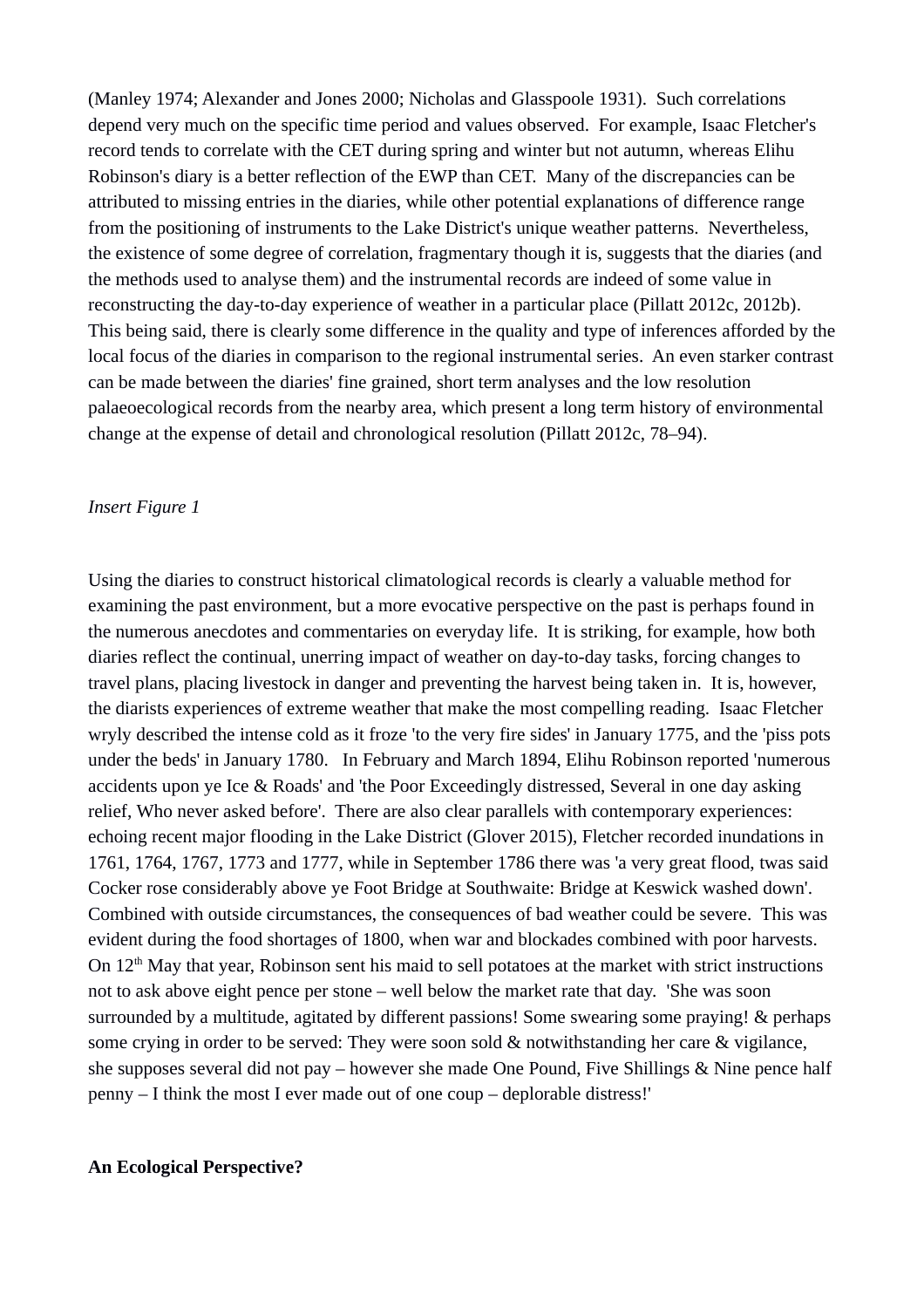For many during this period, the moderate British weather was seen as an example of God's providential benevolence. Providence was an important part of Early Modern theology; a common thread that united the disparate denominations of the post-reformation theological landscape (Walsham 1999, 10). Despite fostering these common understandings, there were nevertheless different ideas about what providence entailed. Robinson's entries discuss godly workings and providence 32 times, and much of the time he saw them as wholly benevolent, laden with the expectation that periods of bad weather would always be followed by good: in 1784, 'after such a wet & cold summer and ye harvest so back it was remarkable favour of kind providence, that ye  $9<sup>th</sup>$  $& 10<sup>th</sup>$  month were very dry  $&$  pleasant'. Quaker historians describe an ontology that emphasised individual fallibility in the face of divine omniscience (Braithwaite 1961; Dandelion 2007) As such, bad weather was to be endured with patience and submission, with Robinson often saying, as he did in July 1789, 'to reason right is to submit, & do our best'. Consequently, when runs of shockingly bad weather came, like in 1795 when that January became the coldest month recorded in the entire CET series (Manley 1974), they were met with the belief that 'some times seeming evils in the dispensations of providence are productive of substantial good!'

The spell of dire weather leading up to 1800 and the 'deplorable distress' that Robinson's maid encountered at the market is observable in the diaries as increasingly frequent references to drought, weather-affected farming and high prices (Figure 2), and is a time discussed elsewhere in histories of the period (e.g. Neumann and Kington 1992; Beckett 1990, 65). The severity of the situation appeared to prompt a significant change in the diarist's thinking. As the bad weather, blockades, war and a poor economic situation combined, Robinson became increasingly depressed, writing in the spring of 1800 'I have sometimes thought it was not very unlikely, that in ye wisdom & justice of providence, this nation might be humbled by some punishment as well as ye nations around us: and as others have suffered by ye Sword of Pestilence! It seems our lot to suffer by famine!' Here the passive, benevolent providence was transformed into a much more active, supernatural arbiter of social justice. Moral indiscretions came to be considered a causal factor in the coming of bad weather.

#### *Insert Figure 2*

In taking this ethical position, and as social and economic conditions appeared to be worsening, Robinson's sensitivity to bad weather was heightened (Pillatt 2012c). In 1801, after a several years of turbulent weather, trade blockades across Europe, news of war and high food prices, he was desperately concerned about the prospect of another poor harvest. The diary entries portray a growing sense of panic as a spell of drought elicited 9 separate diary entries, more than in other year in the diary. These contained ever more tortured pronouncements, including one in June stating that 'He who promised that Seed-time & Harvest should not cease is still kind (if we deserve it!!)'. Robinson's commitment to patience and submission was being sorely tested. However, as the year progressed, his concerns turned out to be misplaced; autumn brought a plentiful harvest which sent prices tumbling. This too was set against a moral stance on the wider social situation, when in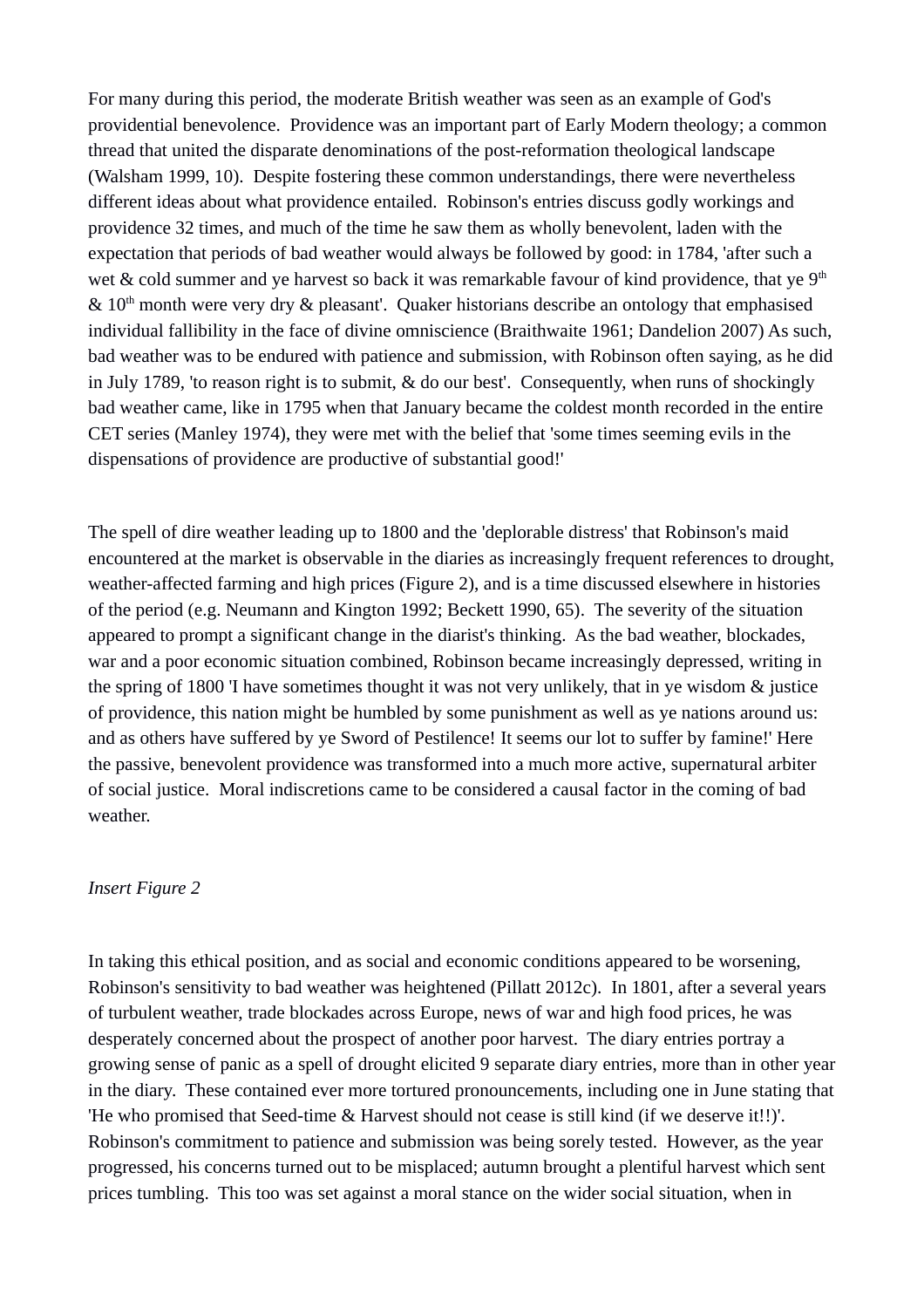October, Robinson records that the 'Expected Preliminaries of PEACE were Signed' in London, thereby paving the way for the 1802 Treaty of Amiens: 'May this Peace be lasting! AMEN!!!!'

The 'ecological perspective' of Kelley's (1982, 1985, 1986) American Quakers promoted a 'vision of man in harmony with God, in concordance with himself and all men, in balance with his environment, in sheltering regard to his "plants," "seeds," and "vines," and in ecological equilibrium with all God's "beasts," and "creeping things"' (Kelley 1985, 249). Consequently, many of these Quakers were vegetarians, and they subscribed to a rustic, rural life. Robinson's world view was different. His commitment to a benevolent God had prevented him from becoming too superstitious and recalling the sometimes near-malevolence of the medieval deity, yet as the weather worsened any sense of modern Enlightenment rationality was tempered by a propensity to see weather as an active arbiter of morality and social justice. This was the essence of his own 'ecological' perspective, expressed not through vegetarianism or commitments to rustic living, but in the unification of social, spiritual and environmental spheres of action.

### **The Archaeology of a Weathered Landscape**

With their detailed discussion on the experience of weather and insights on eighteenth-century farming life, the diaries portray a situation where, as Ingold (2015, 72) says, the weather was 'the ever-present undercurrent' for the diarists actions. As useful sources for reconstructing local landscape history, the diaries also shed light on how the landscape helped to mould and was moulded by those human relationships with the changing weather.

Lying at the very edge of the Lake District fells, just north of Loweswater, the former home of Isaac Fletcher is nestled within Mosser, an old township with a landscape that rises from low-lying wetland, through enclosed and improved fields, up onto the open fell (Figure 3, Figure 4). Around 3km to the north-west, Eaglesfield, the home of Elihu Robinson, is further out and lower down on the coastal plain, yet the land remains rough and hilly. During the eighteenth century, farming transitioned from a predominantly subsistence regime to one focused on supplying the increasingly busy markets at nearby Cockermouth and Whitehaven. An analysis of the Mosser Quakers' sufferings books – lists of farm produce confiscated for non-payment of church tithes – suggests that the lower-lying farms tended to farm more arable land, while the farms in cooler and more exposed positions bordering the open fell were primarily restricted to rearing and fattening livestock (Pillatt 2012c). An archaeological walkover survey has shown that this division is mirrored in the types of field boundaries, with hedges prevalent on the best agricultural land, while stone walls are found on the higher ground and across the wetter land of Mosser Moss (Pillatt 2012d). The impact of weather on the upland slopes is further implied by a sketch map from 1827, which shows Mosser's heafs – the territories of different sheep flocks, where they gather to graze and sleep – were situated on the eastern slopes of Mosser Fell, outside the bounds of the township, but sheltered from the prevailing westerly winds (Figure 5; Wh DWM 1/106).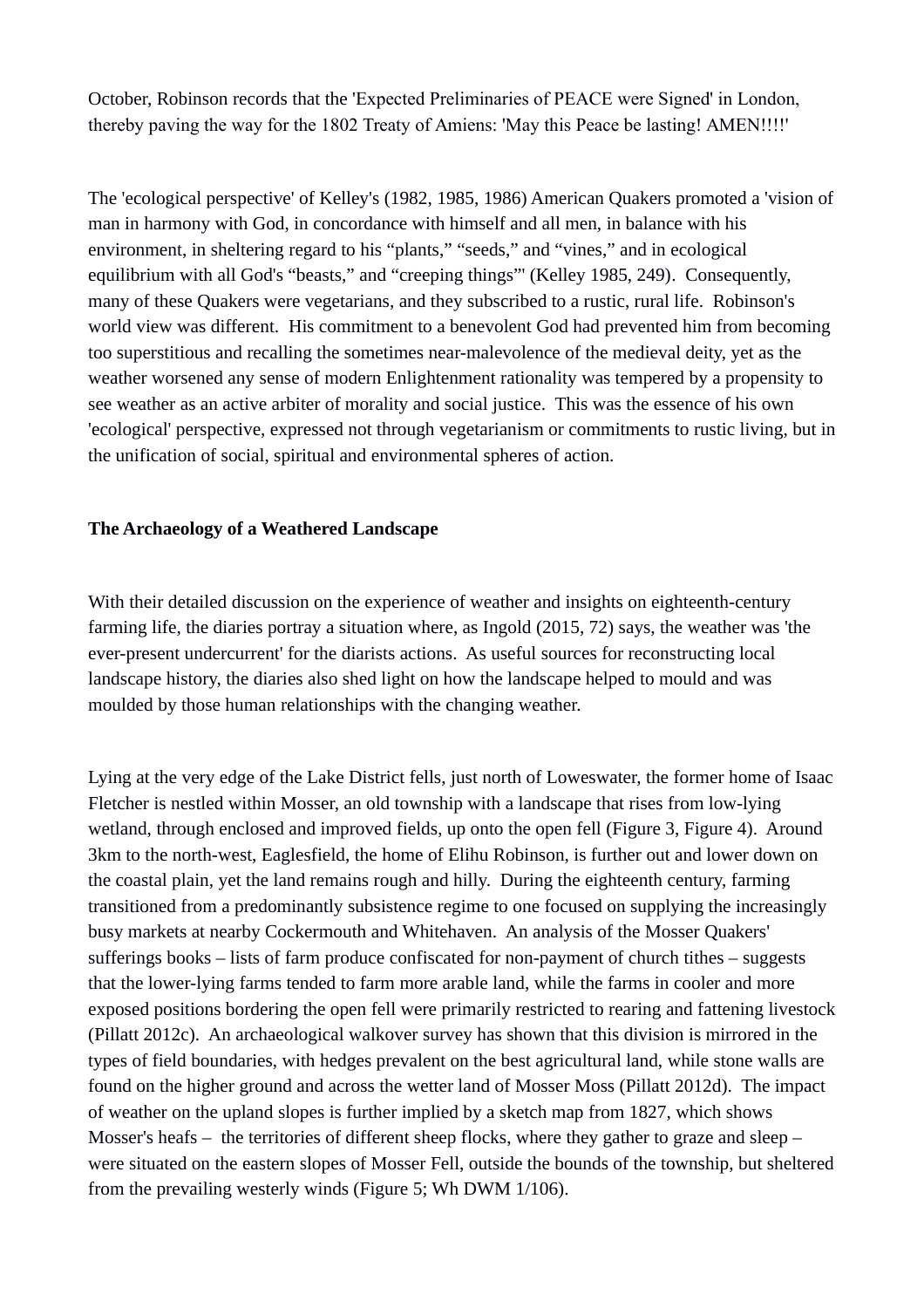#### *Insert Figures 3, 4, 5 and 6*

The sufferings for Mosser suggest that livestock produce comprised an ever greater proportion of tithe non-payment confiscations from 1750 onwards (Figure 6), and other tithe records show that sheep and cattle herds were growing – between 1773 and 1775 by approximately 20% (Pillatt 2012c; Ca D/Ben/1/372; Wh YDFCF/1/116). Meanwhile, at Eaglesfield, Elihu Robinson's sufferings show a continuing preference for hardy, weather-tolerant oats over the more fragile crops of wheat and barley. It is possible that these farming choices were the latest in a long line of adaptations to the agricultural regime that responded to and took advantage of the landscape setting and local environment. Mosser (from the Old Norse for 'peat bog' and 'summer pasture') possibly originated as a seasonal grazing site in the early medieval period, with the dispersed settlement pattern reflecting later piecemeal permanent colonisation. This probably began during the thirteenth century when a grant of land to Adam de Mosser established the boundaries of the township. Just on the edge of the upland fell, fields with the names 'High Houses', 'Scale Croft' and 'Foredoors' in the mid-nineteenth century contain a series of earthworks that are perhaps the remains of an upland milking barn, associated with seasonal pasturing during the early postmedieval period.

In the late 1970s and 1980s, Martin Parry's (1978, 1981; Parry and Carter 1985) research in the Lammermuir Hills, Scotland, led him to argue that postmedieval upland colonisation (and desertion) was highly dependent on long-term climate changes, particularly during the so-called Medieval Warm Period and Little Ice Age. However, more recent work, particularly by Richard Tipping (1998; 2002), has questioned this strictly deterministic assessment. The evidence in Mosser suggests no long-term postmedieval abandonment; indeed, land tax returns show that land ownership remained fairly stable throughout the late eighteenth and early nineteenth centuries, and where farm abandonments did happen, as is evidenced by the crumbling remains of the farmsteads of Whinnah and Gillbrow, they did not occur prior to 1839 (Ca QRP/1; Wh YPR 30/4). Meanwhile, the historical climatological record offered by the diaries, together with the diarists' comments, and details of their farm economies reconstructed from the sufferings books, all suggest that the flexible mixed farming regime was well placed to adapt to periods of bad weather, as well as more sustained climatic change (Pillatt 2012d).

Flexibility and adaptability do, nevertheless, betray an intense sensitivity to environmental change. Crude environmental modelling based on Parry's (1978; Parry and Carter 1985) methods show that the sharp changes in altitude within the Mosser township mean that only very small changes in average temperature can have dramatic effects on crop viability over large areas (Pillatt 2012c). All the more striking, then, are the remains of ridge and furrow crop cultivation on the steep slopes above Fellside Farm. Located beyond the large bank and ditch head-dyke, likely one of the oldest permanent boundaries in the township and the ancient limit to the improved and enclosed agricultural land, the farmer would have abandoned years of tradition to plough up onto the open common. Causing high grain prices and food shortages, the geopolitical turmoil of the Napoleonic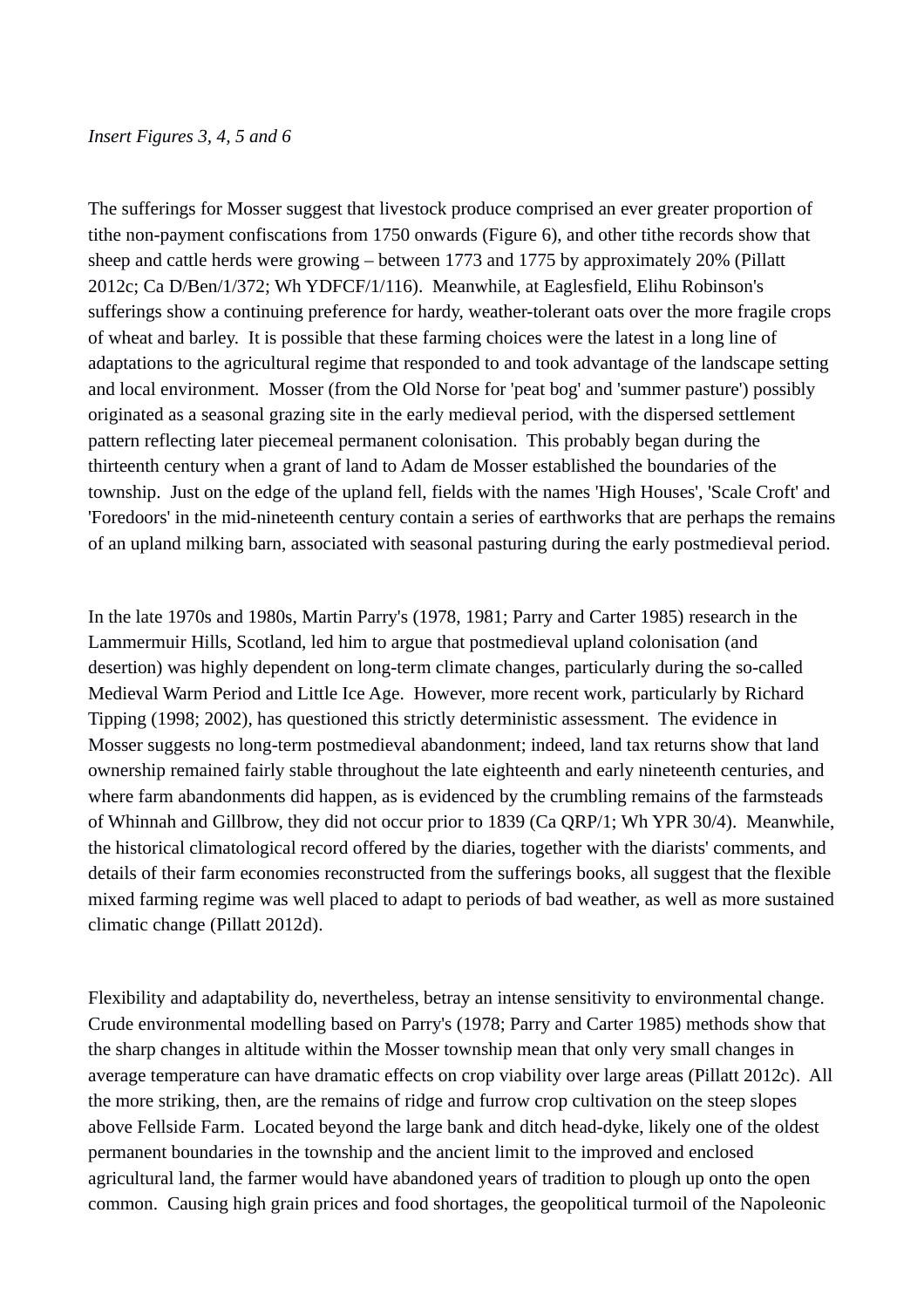Wars and their precursors present the most likely date for this enterprise. For greed or necessity we cannot be sure, but regardless it was likely a highly controversial act, and its success was almost wholly dependent on favourable weather.

### **Making a Mark**

Combined, the archaeological and (historical) ecological evidence underlines the stark nature of the environmental setting: the diarists lived in an area of high rainfall and exposure to the westerly winds, at the margins of profitable crop cultivation, where the combination of physical relief, elevation and worsening weather led to difficult decisions about how and what to farm. The landscape of north-west Cumberland presented a forum where a range of different social and environmental influences competed in the minds of the farmers as they worked the land and tended their animals. Moreover, it was landscape in which harvest quality, societal health, well-being, and weather were manifestly interdependent in a multitude of different ways and across a range of timescales. It is perhaps no surprise that such conditions could foster a perspective on the world in which societal ills and natural phenomena were linked within an encompassing religious ethos. Although this 'ecological' perspective becomes clear within Robinson's diaries, and although Kelley's American Quakers harboured similar ideas, there is very little evidence that this world view found an expression in how Fletcher and Robinson made use of the landscape.

With spiritual tenets emphasising harmony with nature and environmental stewardship, it might be expected that a Quaker world view would have contrasted with the prevailing notions of technological and methodological improvement and emerging capitalism (Tarlow 2007). Archaeologically, the Quakers have been described as "an ideal group for exploring the impact of religion on social life in the past because of the specific, material nature of many of [their] tenets" (Chenoweth 2009, 321). Simplicity, modesty, pacifism, equality, community and morality were aspects of religious life and spiritual experience that were protected by a code of behaviour and consumption that often emphasised 'plainness' (Dandelion 2007, 66–7). As such, a Quaker ecological perspective might appear to leave the diarists uniquely positioned to resist the increasingly pervasive economic ideologies of Early Modernity, perhaps with material consequences in terms of Fletcher and Robinson's approach to running their farms and caring for their livestock. As far as can be determined, this was not the case. The most noticeable factor that differentiated the Quaker farms from their neighbours' was their refusal to pay church taxes – something born of their religion but not of an overriding sympathy with nature. The detailed records of Quaker 'sufferings' allow us to reconstruct farm economies in some detail, but there is little to suggest that a particularly Quaker world view was finding any clear expression within their farming practices. If it did, perhaps through better care for livestock for example, it has left little trace in either the archaeological record or the content of the diaries.

This lack of a distinctive Quaker mark on the landscape is perhaps unsurprising: the archaeology of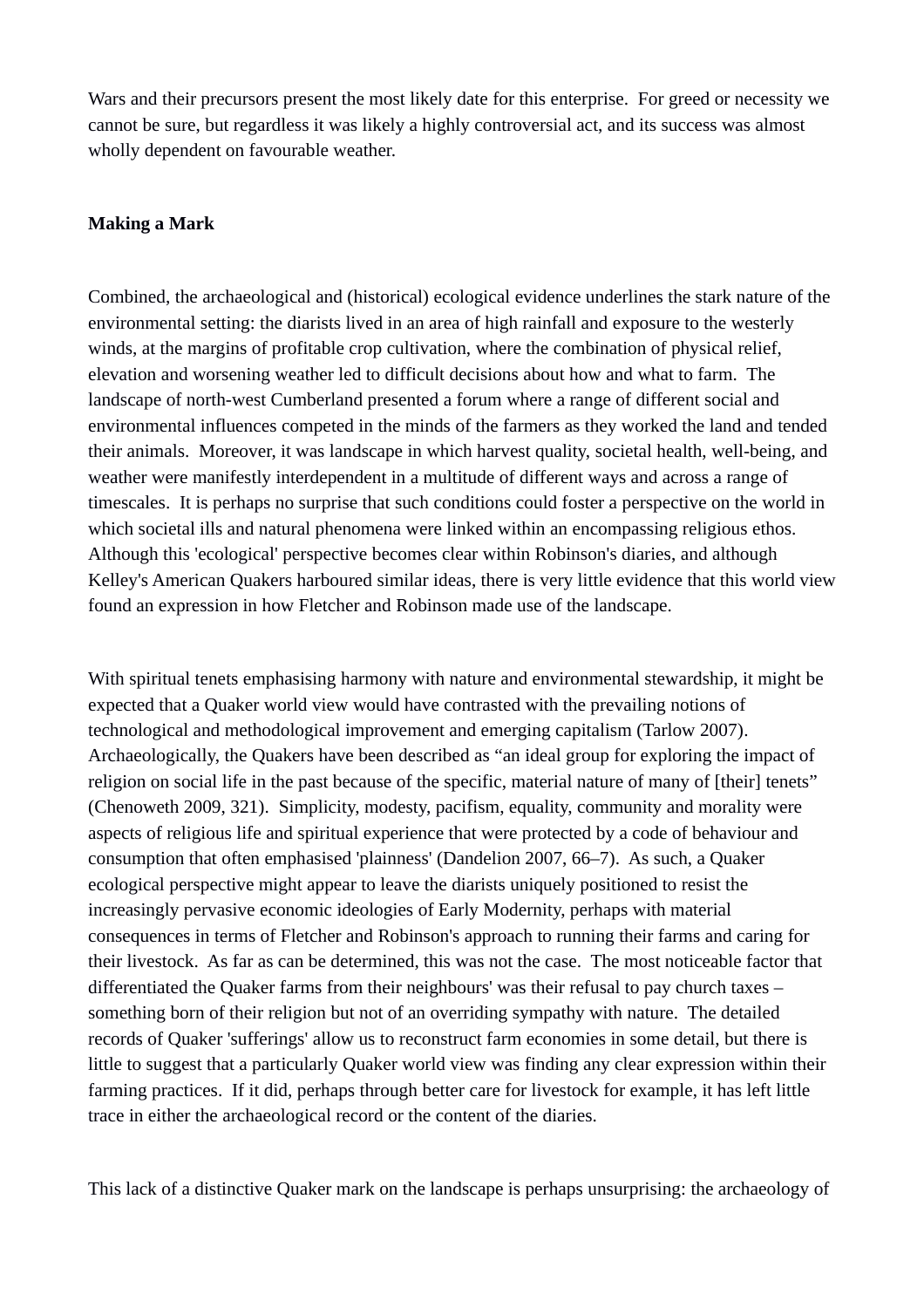eighteenth and nineteenth century Quaker burial grounds has been found to both support and undermine common preconceptions concerning past Quaker communities. Whilst most graves do tend to be plain, comprising few ornamental grave goods and coffins of 'modest decorative appearance' (Bashford and Sibun 2007, 130), there are frequent instances where the rules of Quaker behaviour, set out in missives from the various local, regional and national Meetings, appear to have been broken. Elaborate coffin decoration and grave markers, lead caskets and even expensive burial vaults all impinge upon the expectation that Quaker material remains should reflect a rejection of ostentatious displays of wealth and prestige (Bashford and Sibun 2007; Stone 2009; Bromberg and Shephard 2006). Meanwhile, items of domestic consumption found at Quaker sites tend to be simple but of good quality, and this couples with osteological evidence to indicate moderate wealth and, usually, relatively healthy living amongst Quakers spread far and wide (Bashford and Sibun 2007; Bromberg and Shephard 2006; Ward and Mccarthy 2009).

In sum, the mortuary archaeology of Quaker communities suggests that while there are many commonalities, the Quakers were not the same everywhere; they did not always conform to an idealised or stereotypical notion of Quakerism. Chenoweth (2009) explains how the emphasis of difference was an important aspect of Quaker material culture, visible in clothing style, the layout of meeting houses, organisation of settlements, and the kinds of domestic items that were commonly consumed. Yet this was a difference established in different ways, in different places, at different times, and against a popular culture that was also constantly reforming. There is no doubt that the Quakers of the eighteenth century cultivated a shared culture of religious practice, which emphasised a set of commonly held theological tenets and beliefs, and was galvanised by a transatlantic network of travelling speakers. For each individual and each community, however, their religion was made and remade in relation to the material realities of circumstance and setting. Quaker burial practices were as much an active rejection of more popular religious practice as they were a passive reflection of the Quakers' own ideals and ideology, but as the occasional examples of ostentation show, any sense of group action was further complicated by competing senses of individual identity and expression. All aspects of Quaker practice, including those that might otherwise be held to be ubiquitous, such as resistance to slavery and commitments to peace, require redressing when considered in this light (Chenoweth 2014). If Quaker identity and the religion itself were malleable and constantly in formation, the diversity of Quaker material culture around the world also warns us against forming an overly rigid understanding of an 'ecological perspective' or an associated assemblage of materials and practices that can be uncritically assumed to reflect and represent wider Quaker thought. A more dynamic understanding of how faith is made in place, setting and context encourages us to see the landscape not simply as medium on which Quaker values were inscribed, but as part of the worldly experience from which those values were drawn and made relevant. Of course, as is being argued, the weather played an important part in this.

### **"Always quiet in the land"[1](#page-10-0)**

<span id="page-10-0"></span><sup>1</sup> From the advice of the May 1689 Yearly Meeting (Braithwaite 1961, 160)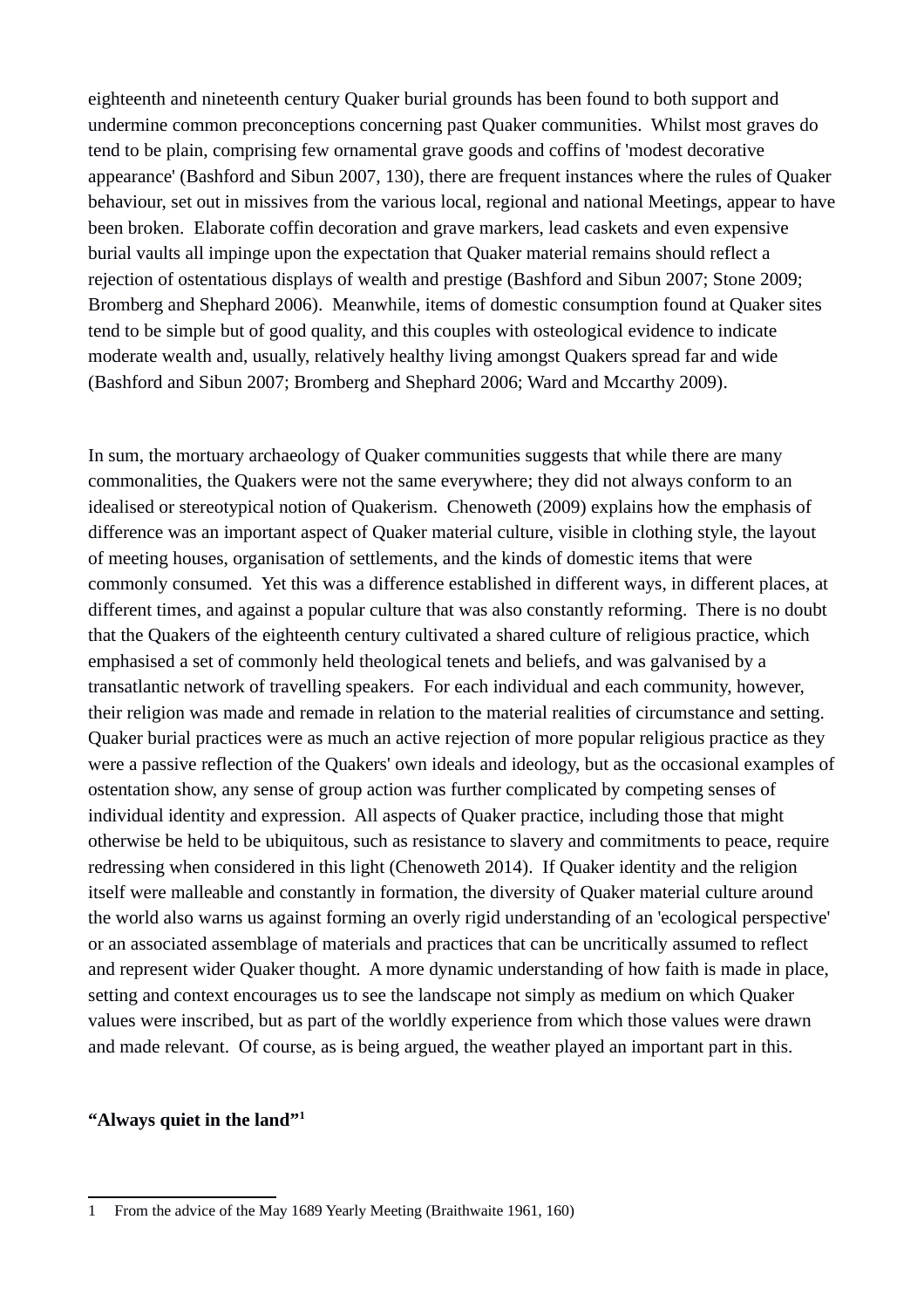If the Quakers sought to distance themselves from the corrupting world, then they were still participants within it (Chenoweth 2009, 328). On the farms, contemporary commentators looked on aghast as farmers in Cumberland stuck steadfast to their traditional, outdated crop rotations, but at the same time Isaac Fletcher was experimenting with lime as a fertiliser (Bailey and Culley 1794). Transport and communications infrastructure was gradually improving: roads were being built and upgraded, and only 16km away from Mosser, Whitehaven became one of the busiest ports in the country, providing access to overseas trade that Fletcher and Robinson were only too glad to utilise. Across the landscape, enclosure continued apace as tenants, landlords and freeholders argued about how and whether to turn communal land to individual ownership. For Fletcher, as a part-time land surveyor, this provided ample employment opportunities, sometimes within Mosser itself, where exchanges of land, the enclosure of Mosser Moss and a petition to enclose the Common marked a series of local conversions during the eighteenth century. A related development was the often tumultuous transition from tenancies based on customary rights to formal leasehold contracts – a process by which the traditional class structure was eroded and set against the new market economy and divisive inheritance practices (Searle 1986, 1993). Mosser was somewhat shielded from this particular upheaval because its inhabitants were enfranchised in the seventeenth century, but nevertheless Fletcher would have been affected through his work as a provider of basic legal services to Quaker friends across the region (Winchester 1994b).

According to Kelley (1982, 87), Quakers 'assumed the social dimension of ecology in the conservation of "a certain degree of wealth for the common use of mankind"'. This was an ideology of conservation, stewardship and mutual profit, but changes across the Cumberland landscape and beyond during the late eighteenth and early nineteenth centuries appeared to herald an altogether different kind of ideology – one that centred on individual ownership, commercial enterprise and environmental control. As we have seen, if Quaker farming practices were distinctive, they have been concealed by the passage of time, and within these wider processes. Nevertheless, the physical existence of the diaries themselves is the material evidence of the Quakers' commitment to self-improvement through disciplined documentation. John Rutty, a Dublin Quaker who kept a diary between 1725 and 1766, found that 'repeated and meticulous observation … demanded humility and self-abnegation by the observer' (Golinski 2007, 87). Notions of a disciplined daily regime tie in with descriptions of the Quaker faith that underline how all aspects of daily life, including the plain and the mundane, were part of a spiritual relationship with God. During this, the Quakers' 'Quietest' period, Quaker theology described a world that was corrupting, and a human nature that was prone to sin, prompting an emphasis on retreat, inward reflection and discipline – all virtues diary writing was purported to augment (Braithwaite 1961; Dandelion 2007).

In an ethnographic study of life and weather in the coastal regions of British Columbia, Vannini et al (2012, 376) emphasise how practices of work, habits and tasks combine with the sensual, day-today immersion in weather to 'weave the very fabric' of the weather-world. In British Columbia, as elsewhere, weather is closely related to mood, not only through simple associations of rain and gloominess, but also in how certain sights, sounds and smells of weather prompt specific memories, and resonate with other aspects of people's lives and their perceptions of the terrestrial environment.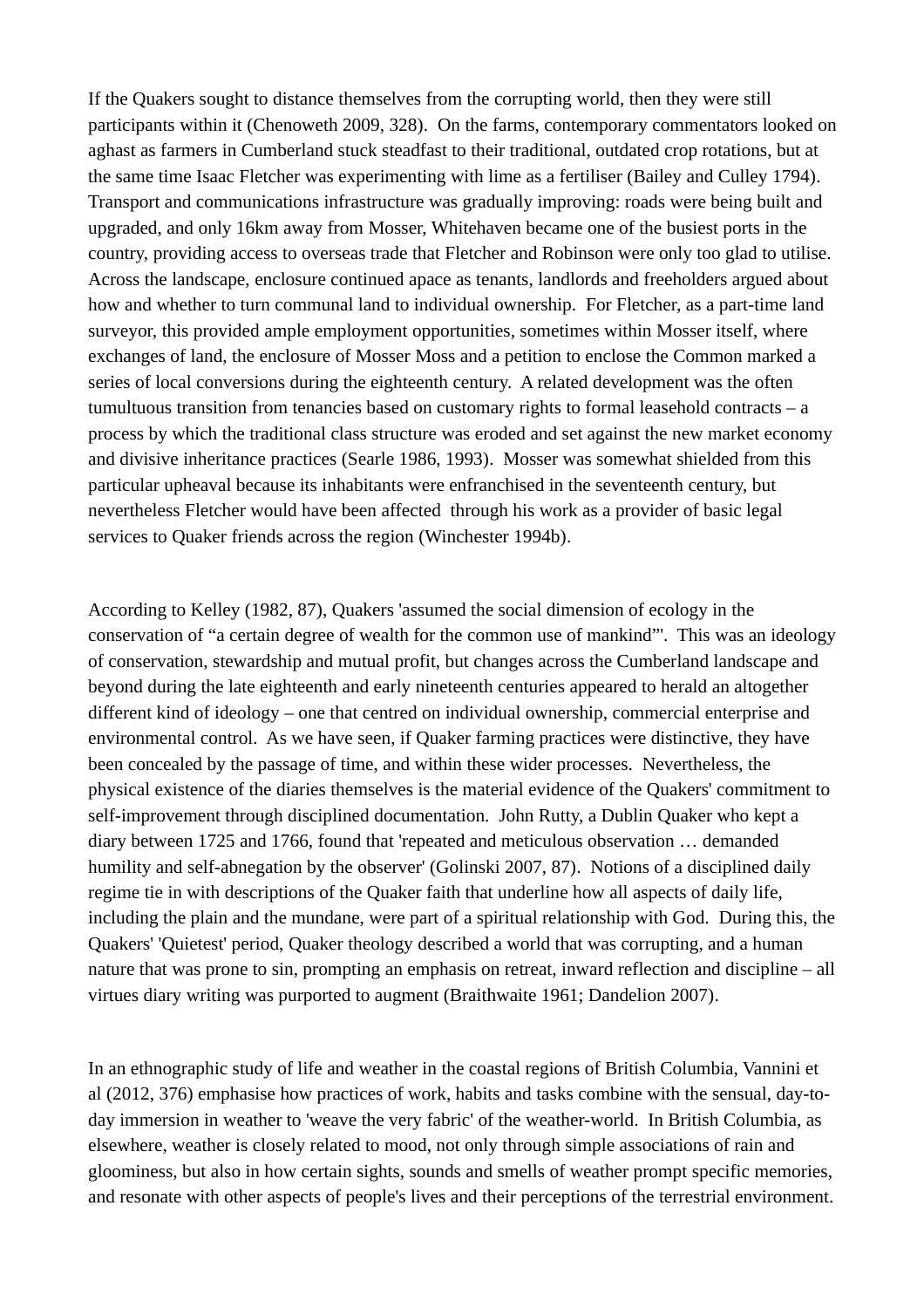In this respect, to *weave* represents a visceral binding between affective or aesthetic understandings of atmosphere and those of meteorology (Ingold 2015, 73–8). This is a coming together facilitated by action and experience, through being in place. Likewise, it is a coming together recorded in the habitual task of diary writing: Robinson's concerns at the turn of the eighteenth century combined experiences of weather and farm work with observations on geopolitics, his musings on religion and philosophy, and his sense of compassion. Immersed in the weather-world, he sensed a dark and foreboding atmosphere, both aesthetic and meteorological, and very much dependent on his personal experience of time and place. Just as the weather-world weaves together affective and meteorological atmospheres, his diaries wove together expressions of faith and feeling with dry description and instrumental observations. It was between those twin weaves of experience and perception that Robinson's religiously inspired sense of environmental ethics emerged.

### **Conclusion**

The diaries of Isaac Fletcher and Elihu Robinson are rich sources with which to explore provincial Quaker life as it relates to Cumbrian landscape and weather history at the end of the eighteenth century. Prompted by or perhaps even necessitated by the vulnerability of the north-west Cumberland landscape to weather, the writings of Robinson present an ethic-laden view of the world that rested on the perceived interconnectedness of social, environmental and religious activity. His diaries are the material manifestation of an ethos, an 'ecological' perspective, that committed to paper social and spiritual commentary, business and farming matters, alongside records of the weather. Amidst the myriad changes that suffused the landscape of north-west Cumberland at the turn of the century, the diarists confronted new farming practices, new tenurial relationships, and land that was being divided and enclosed. The diarists' religion, their perspectives on nature, their ethic-laden understandings of the world were not static or, as Kelley (1986) conceived, trapped in a particular moment of religious history. They were made in place at a time of change, and in relation to experiences of changing weather and the day-to-day travails of farming life on the edge of the uplands. As the world changed, as the weather-world changed, religious and scientific understandings changed too; they were dynamic and contested and emergent, reflecting complex relationships with the material world and competing perspectives held concurrently.

These are fundamentally archaeological insights but they are radically different from most archaeological commentaries on weather and, much more commonly, climate. In Chris Dalglish's (2012) discussion of archaeology and landscape ethics, he describes landscape relationships as 'the proper subject of landscape archaeology', which then enable critical perspectives 'on the present tense of the landscape' and how its future might be imagined and realised. By thinking in terms of the weather-world, we understand that the landscape the Quaker diarists inhabited was very much connected to sky, inculcated and diffused with weather. In this sense, landscape relationships are weather relationships. Whilst climate change archaeology tends to emphasise the broad-scale and long-term, the diaries reveal interactions with landscape and weather metered according to a range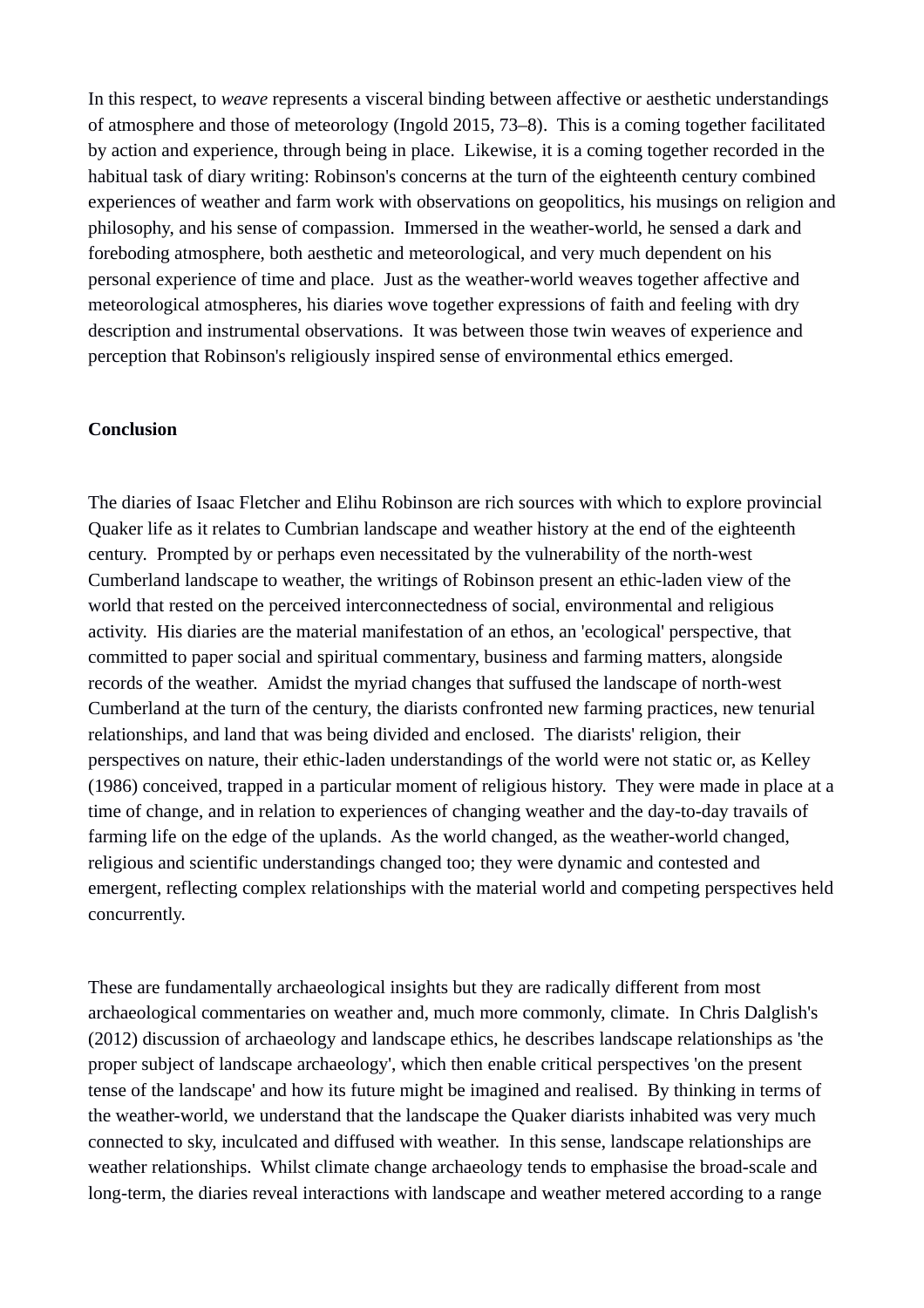of temporalities, sometimes prompting stability, sometimes prompting change, but always providing a medium through which the diarists made and remade their understandings of themselves, the landscape, and the world around them (Van de Noort 2011; Pillatt 2012c). If, as Dalglish (2012, 338) recommends, we are to realise 'good landscape relationships' then we would do well to bear these insights in mind.

### **Acknowledgements**

I would like to thank Bob Johnston and Jeff Oliver for their patience and persistence in helping me draft early versions of this paper, and two anonymous reviewers for their cogent and constructive critique.

### **Primary Sources**

*Whitehaven Local Studies Library and Archive (Wh)* DWM 1/106 – Map of Mosser Heafs D/Lec/301 – Charter granting land rights to Adam of Mosser YDFCF/1/116 – Pardshaw Monthly Meeting Sufferings Book YPR 30/4 – 1839 Tithe Map

*Cumbria Record Office, Carlisle (Ca)* D/Ben/1/372 – Mosser Tithe Assessments QRP/1 – Land Tax Records

*Library of the Religious Society of Friends, London (RSS)* MS Box R3 – diaries and notebooks of Elihu Robinson

#### **References**

- Adamson, G.C.D. 2015. "Private Diaries as Information Sources in Climate Research.." *Wiley Interdisciplinary Reviews: Climate Change* 6: 599–611.
- Alexander, L. V., and P.D. Jones. 2000. "Updated Precipitation Series for the U.K. and Discussion of Recent Extremes." *Atmospheric Science Letters* 1 (2): 142–150.
- Armbruster, K., and K. R. Wallace, eds. 2001. *Beyond Nature Writing: Expanding the Boundaries of Ecocriticism*. Charlottesville: University of Virginia Press.
- Bailey, J., and G. Culley. 1794. "General View of the Agriculture of the County of Cumberland." *Prepared for the Boards of Agriculture, London*.
- Barrett, J.C. 2001. "Agency, the Duality of Structure, and the Problem of the Archaeological Record." In *Archaeological Theory Today*, edited by I. Hodder, 141–164. Cambridge: Polity Press.

Barrett, J.C., and I. Ko. 2009. "A Phenomenology of Landscape: A Crisis in British Landscape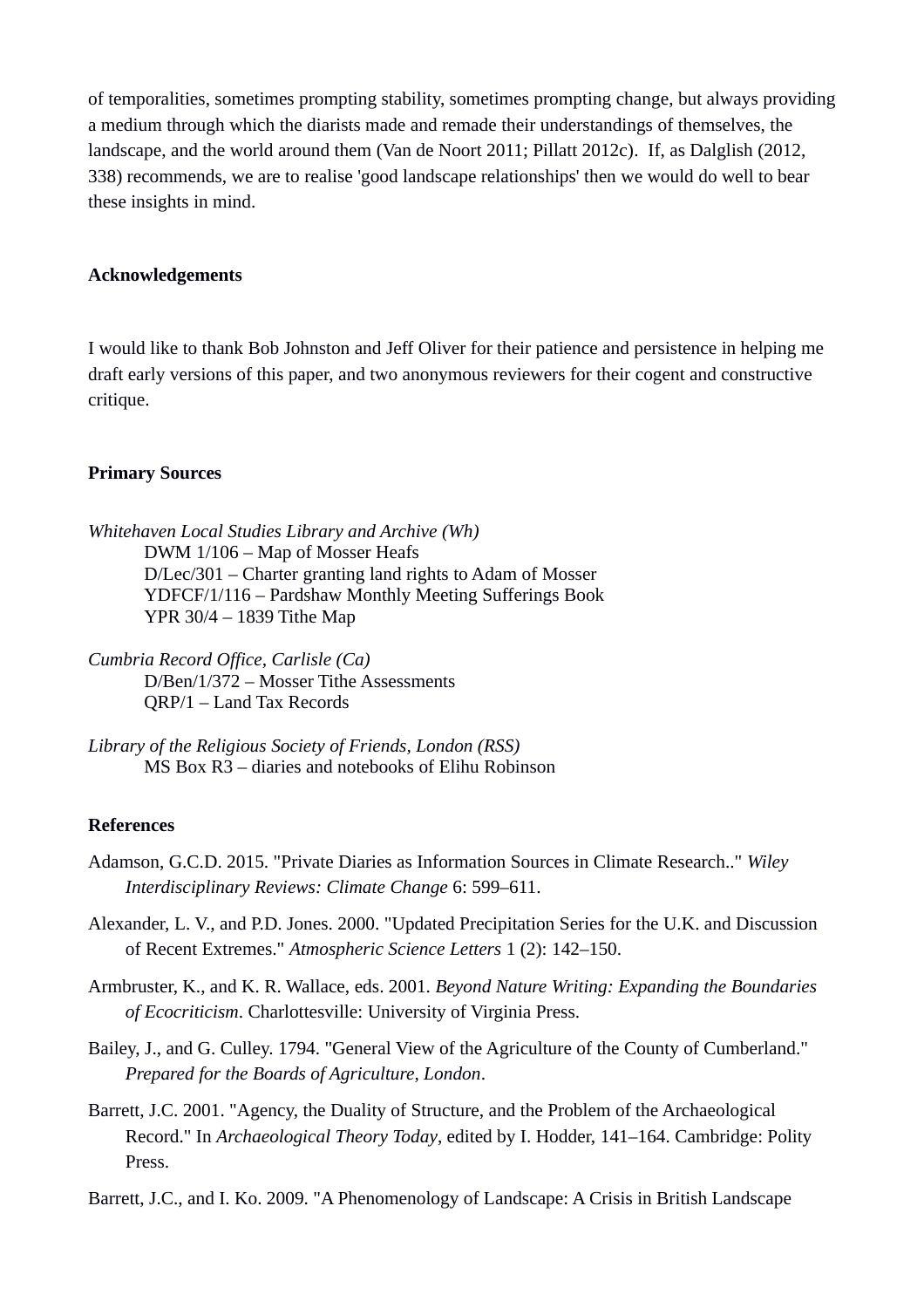Archaeology?" *Journal of Social Archaeology* 9 (3): 275.

- Bashford, L., and L. Sibun. 2007. "Excavations at the Quaker Burial Ground, Kingston-upon-Thames, London." *Post-Medieval Archaeology* 41 (1): 100–154.
- Beckett, J. V. 1990. *The Agricultural Revolution*. Oxford: Blackwell.
- Braithwaite, W.C. 1961. *The Second Period of Quakerism*. Cambridge: Cambridge University Press.
- Brázdil, R., C. Pfister, H. Wanner, H. V. Storch, and J. Luterbacher. 2005. "Historical Climatology in Europe – the State of the Art." *Climatic Change* 70 (3): 363–430.
- Bromberg, F.W., and S.J. Shephard. 2006. "The Quaker Burying Ground in Alexandria, Virginia: A Study of Burial Practices of the Religious Society of Friends." *Historical Archaeology* 40 (1): 57–88.
- Brown, K. 2014. "Global Environmental Change I: A Social Turn for Resilience?." *Progress in Human Geography* 38 (1): 107–117.
- Chenoweth, J.M. 2009. "Social Identity, Material Culture, and the Archaeology of Religion: Quaker Practices in Context." *Journal of Social Archaeology* 9 (3): 319–340.
- Chenoweth, J.M. 2014. "Practicing and Preaching Quakerism: Creating a Religion of Peace on a Slavery-Era Plantation." *American Anthropologist* 116 (1): 94–109.
- Cooper, A. 2007. *Inventing the Indigenous: Local Knowledge and Natural History in Early Modern Europe*. Cambridge: Cambridge University Press.
- Crate, S. A., and M. Nuttall, eds. 2009. *Anthropology and Climate Change: From Encounters to Actions*. California: Left Coast Press.
- Dalglish, C. 2012. "Archaeology and Landscape Ethics." *World Archaeology* 44 (3): 327–341.
- Dandelion, P. 2007. *An Introduction to Quakerism*. Cambridge: Cambridge University Press.
- Daniels, S., and G. Endfield. 2009. "Narratives of Climate Change: Introduction." *Journal of Historical Geography* 35 (2): 215–222.
- Glacken, C.J. 1967. *Traces on the Rhodian Shore*. Berkeley and Los Angeles: University of California Press.
- Glover, M. 2015. "Chaos in Cumbria: Floods Turn Lives Upside down in Lake District." *The Guardian*. Accessed July 20, 2016. http://www.theguardian.com/uk-news/2015/dec/07/chaoscumbria-floods-lake-district-turn-lives-upside-down
- Golinski, J. 2003. "Time, Talk, and the Weather in Eighteenth-Century Britain." In *Weather, Climate, Culture*, edited by S. Strauss and B. Orlove, 17–38. Oxford: Berg.
- Golinski, J. 2007. *British Weather and the Climate of Enlightenment*. Chicago: University Of Chicago Press.
- Grove, R.H. 1995. *Green Imperialism : Colonial Expansion, Tropical Island Edens and the Origins of Environmentalism, 1600-1860*. Cambridge: Cambridge University Press.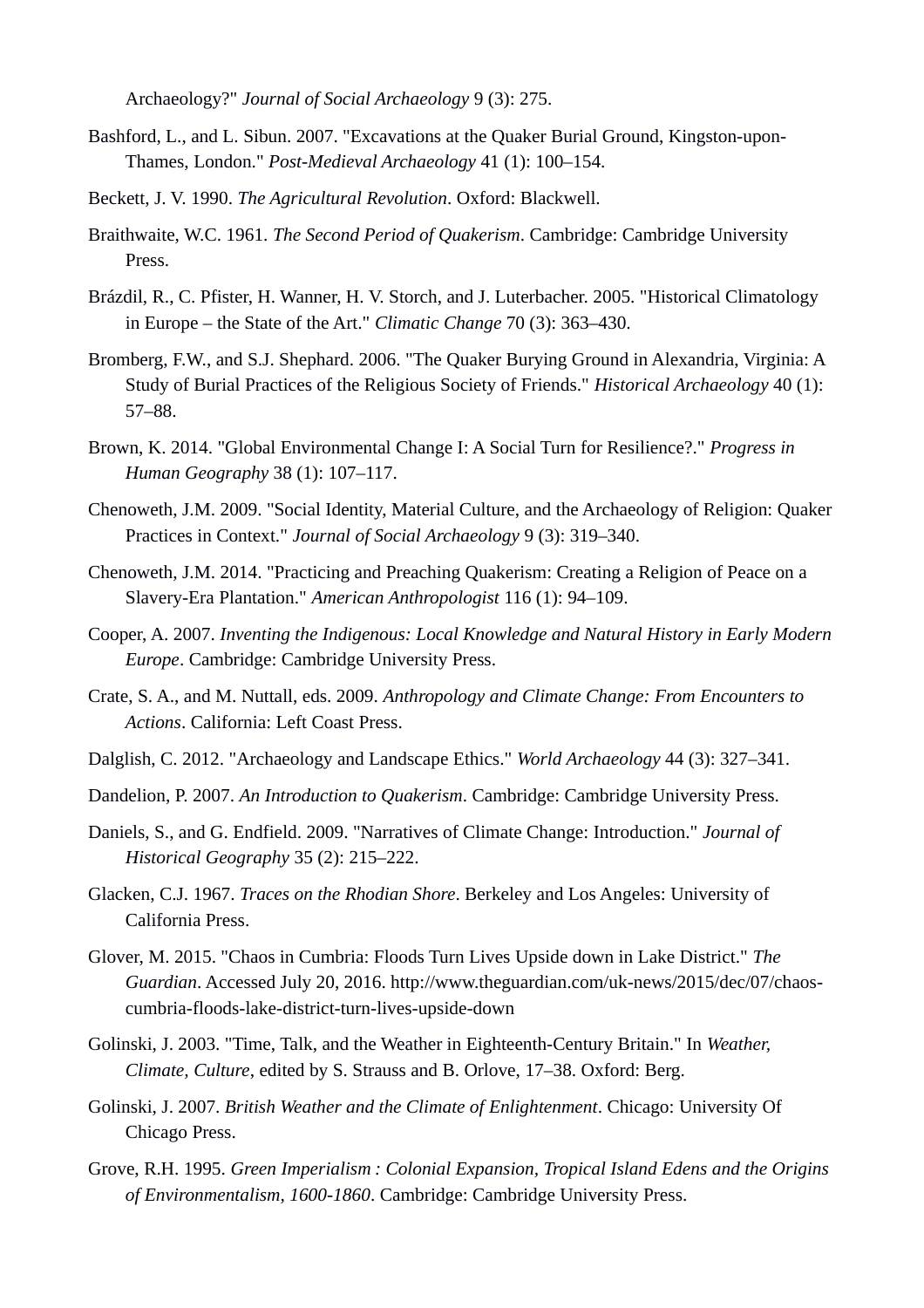Hayward, T. 1994. *Ecological Thought: An Introduction*. Cambridge: Polity Press.

- Hsu, E., and C. Low, eds. 2007. *Wind, Life, Health: Anthropological and Historical Perspectives*. London: Royal Anthropological Institute.
- Ingold, T. 2000. *The Perception of the Environment: Essays in Livelihood, Dwelling and Skill*. London: Routledge.
- Ingold, T. 2007. "Earth, Sky, Wind, and Weather." *Journal of the Royal Anthropological Institute* 13 (Special Issue): S19–S38.
- Ingold, T. 2011a. "Comments on Christopher Tilley: The Materiality of Stone: Explorations in Landscape Phenomenology." *Norwegian Archaeological Review* 38 (2): 122–129.

Ingold, T. 2011b. *Being Alive*. London: Routledge.

- Ingold, T. 2015. *The Life of Lines*. London: Routledge.
- Ingold, T., and T. Kurttila. 2000. "Perceiving the Environment in Finnish Lapland." *Body & Society* 6 (3-4): 183–196.
- Janković, V. 2000. *Reading the Skies: A Cultural History of English Weather, 1650-1820*. Manchester: Manchester University Press.
- Janković, V. 2004. "Arcadian Instincts: A Geography of Truth in Georgian England." In *Georgian Geographies*, edited by M. Ogborn and C.W.J. Withers, 174–191. Manchester: Manchester University Press.
- Jonsson, F.A. 2013. *Enlightenment's Frontier: The Scottish Highlands and the Origins of Environmentalism*. London: Yale University Press.
- Kelley, D.B. 1982. "'A Tender Regard to the Whole Creation': Anthony Benezet and the Emergence of an Eighteenth-Century Quaker Ecology." *The Pennsylvania Magazine of History and Biography* 106 (1): 69–88.
- Kelley, D.B. 1985. "The Evolution of Quaker Theology and the Unfolding of a Distinctive Quaker Ecological Perspective in Eighteenth-Century America." *Pennsylvania History* 52: 242–253.
- Kelley, D.B. 1986. "Friends and Nature in America: Toward an Eighteenth-Century Quaker Ecology." *Pennsylvania History* 53: 257–272.
- MacKinnon, D., and K.D. Derickson. 2012. "From Resilience to Resourcefulness: A Critique of Resilience Policy and Activism." *Progress in Human Geography* 37 (2): 253–270.
- Manley, G. 1974. "Central England Temperatures: Monthly Means 1659 to 1973." *Quarterly Journal of the Royal Meteorological Society* 100 (425): 389–405.
- McIntosh, S. K., J. A. Tainter, and R. J. McIntosh, eds. 2000. *The Way the Wind Blows: Climate, History, and Human Action*. New York: Columbia University Press.
- Nash, R.F. 1989. *The Rights of Nature: A History of Environmental Ethics*. Madison: The University of Wisconsin Press.
- Naylor, S. 2006. "Nationalizing Provincial Weather: Meteorology in Nineteenth-Century Cornwall."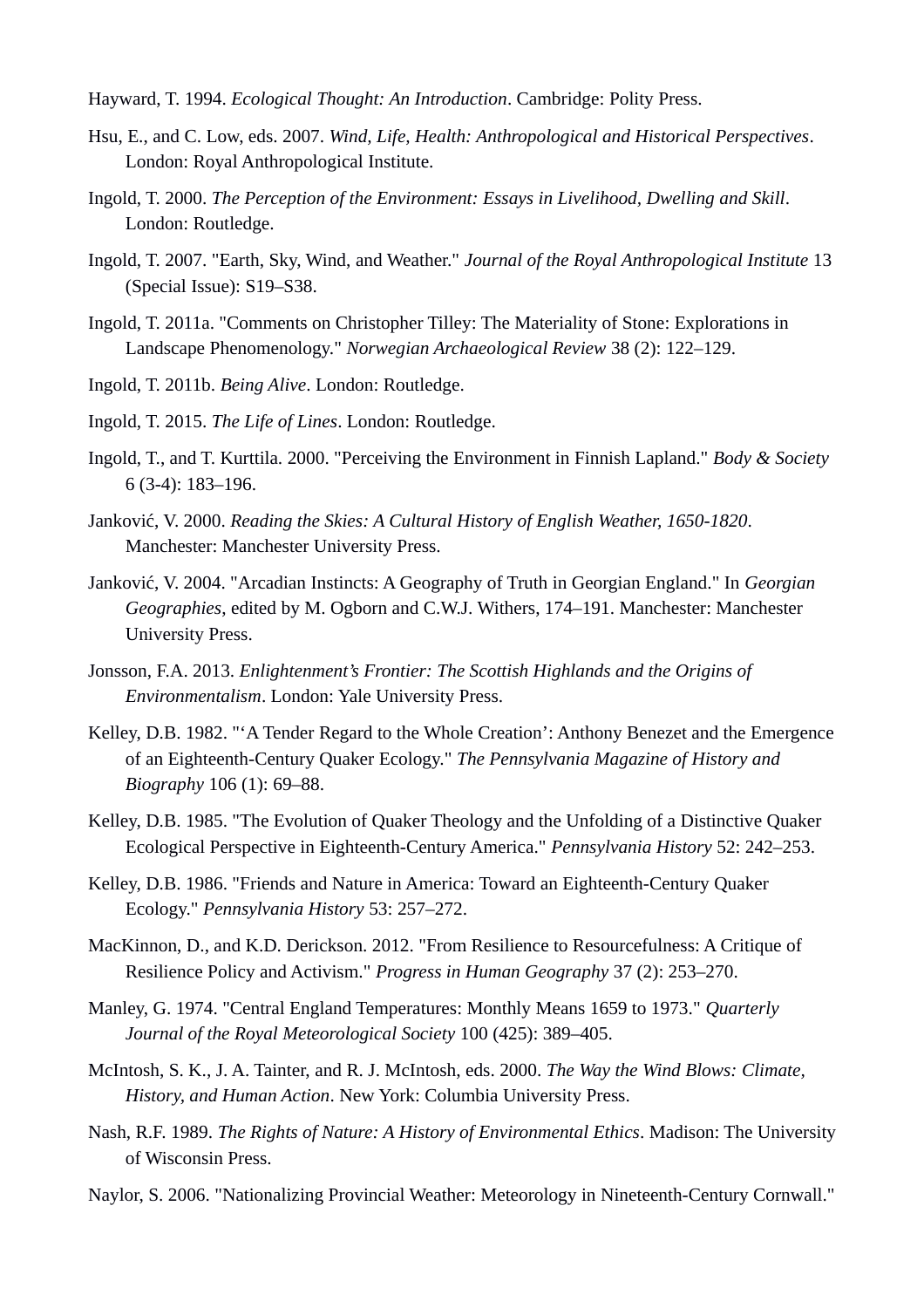*The British Journal for the History of Science* 39 (03): 407–433.

- Neumann, J., and J. Kington. 1992. "Great Historical Events That Were Significantly Affected by the Weather: Part 10, Crop Failure in Britain in 1799 and 1800 and the British Decision to Send a Naval Force to the Baltic Early in 1801." *Bulletin of the American Meteorological Society* 73 (2): 187–199.
- Nicholas, F.J., and J. Glasspoole. 1931. "General Monthly Rainfall over England and Wales 1727 to 1931." *British Rainfall* 71: 299–306.
- Van de Noort, R. 2011. "Conceptualising Climate Change Archaeology." *Antiquity* 85: 1039–1048.
- Parry, M.L. 1978. *Climatic Change, Agriculture and Settlement*. Chatham: Dawson.
- Parry, M.L. 1981. "Climatic Change and the Agricultural Frontier: A Research Strategy." In *Climate and History*, edited by T.M.L. Wigley, M.J. Ingram, and G. Farmer, 319–336. Cambridge: Cambridge University Press.
- Parry, M.L., and T.R. Carter. 1985. "The Effect of Climatic Variations on Agricultural Risk." *Climatic Change* 7 (1): 95–110.
- Pillatt, T. 2012a. "Resilience Theory and Social Memory. Avoiding Abstraction." *Archaeological Dialogues* 19 (1): 62–65.
- Pillatt, T. 2012b. "From Climate and Society to Landscape and Weather." *Archaeological Dialogues* 19 (1): 29–41.
- Pillatt, T. 2012c. "Experiencing Climate: Finding Weather in Eighteenth Century Cumbria." *Journal of Archaeological Method and Theory* 19 (4): 564–581.
- Pillatt, T. 2012d. "Weather and Landscape in Eighteenth-Century Cumbria: Towards Inhabited Perspectives on Climate Change." Sheffield.
- Redman, C. 2005. "Resilience Theory in Archaeology." *American Anthropologist* 107 (1): 70–77.
- Redman, C., and A. Kinzig. 2003. "Resilience of Past Landscapes: Resilience Theory, Society, and the Longue Durée." *Conservation Ecology* 7 (1): 14.
- Roncoli, C., T. Crane, and B. Orlove. 2008. "Fielding Climate Change in Cultural Anthropology." In *Anthropology and Climate Change: From Encounters to Actions*, edited by S.A. Crate and M. Nuttall, 87–115. California: Left Coast Press.
- Searle, C.E. 1986. "Custom, Class Conflict and Agrarian Capitalism: The Cumbrian Customary Economy in the Eighteenth Century." *Past & Present* (110): 106–133.
- Searle, C.E. 1993. "Customary Tenants and the Enclosure of the Cumbrian Commons." *Northern History* 29: 126–153.
- Stone, G. 2009. "Sacred Landscapes : Material Evidence of Ideological and Ethnic Choice in Long Island , New York , Gravestones , 1680-1800." *Historical Archaeology* 43 (1): 142–159.
- Strauss, S, and B Orlove, eds. 2003. *Weather, Climate, Culture*. Oxford: Berg.
- Tarlow, S. 2007. *The Archaeology of Improvement in Britain, 1750-1850*. Cambridge: Cambridge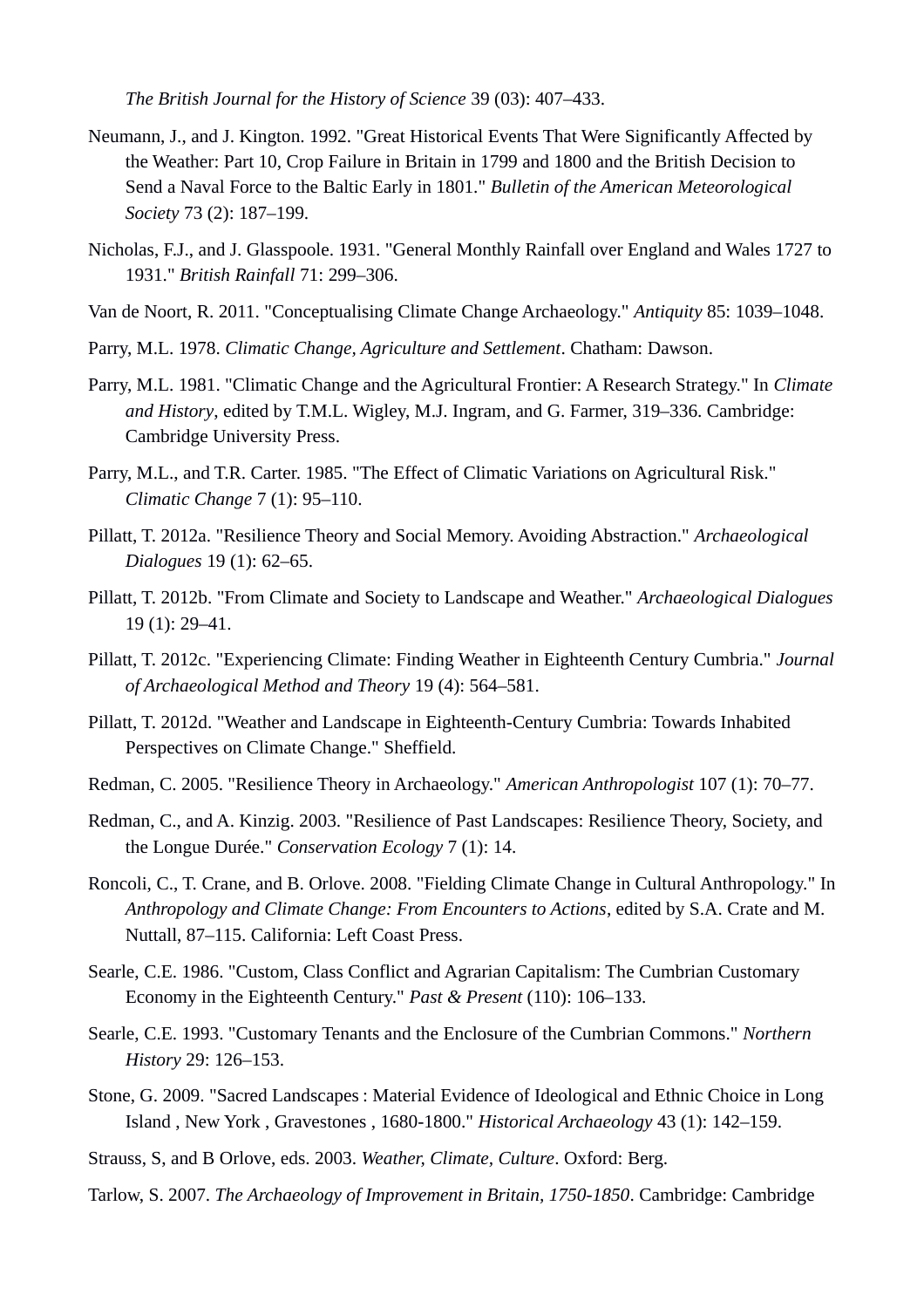University Press.

- Thomas, K. 1983. *Man and the Natural World*. London: Allen Lane.
- Tipping, R. 1998. "Cereal Cultivation on the Anglo-Scottish Border during the 'Little Ice Age'." *Oxbow Monograph* (100): 1–12.
- Tipping, R. 2002. "Climatic Variability and 'marginal' Settlement in Upland British Landscapes: A Re-Evaluation." *Landscapes* (3): 10–28.
- Vannini, P., D. Waskul, S. Gottschalk, and T. Ellis-Newstead. 2012. "Making Sense of the Weather: Dwelling and Weathering on Canada's Rain Coast." *Space and Culture* 15 (4): 361–380.
- Veale, L., G. Endfield, and S. Naylor. 2014. "Knowing Weather in Place: The Helm Wind of Cross Fell." *Journal of Historical Geography* 45: 25–37.
- Walsham, A. 1999. *Providence in Early Modern England*. Oxford: Oxford University Press.
- Ward, J.A., and J.P. Mccarthy. 2009. "Tea in God's Light: An Analysis of Artifacts from the Friends Meetinghouse New Jersey Site, Burlington, New Jersey." *Historical Archaeology* 43 (1): 30– 45.
- White Jr, L. 1967. "The Historical Roots of Our Ecological Crisis." *Science* 155 (3767): 1203–7.
- Winchester, A. J. L., ed. 1994a. *The Diary of Isaac Fletcher of Underwood, Cumberland, 1756- 1781*. Bridgend: Cumberland and Westmorland Antiquarian and Archaeological Society.
- Winchester, A.J.L. 1994b. "Introduction." In *The Diary of Isaac Fletcher of Underwood, Cumberland, 1756-1781*, edited by A.J.L. Winchester, xi – xlii. Bridgend: Cumberland and Westmorland Antiquarian and Archaeological Society.
- Worster, D. 1977. *Nature's Economy: The Roots of Ecology*. New York: Anchor Press.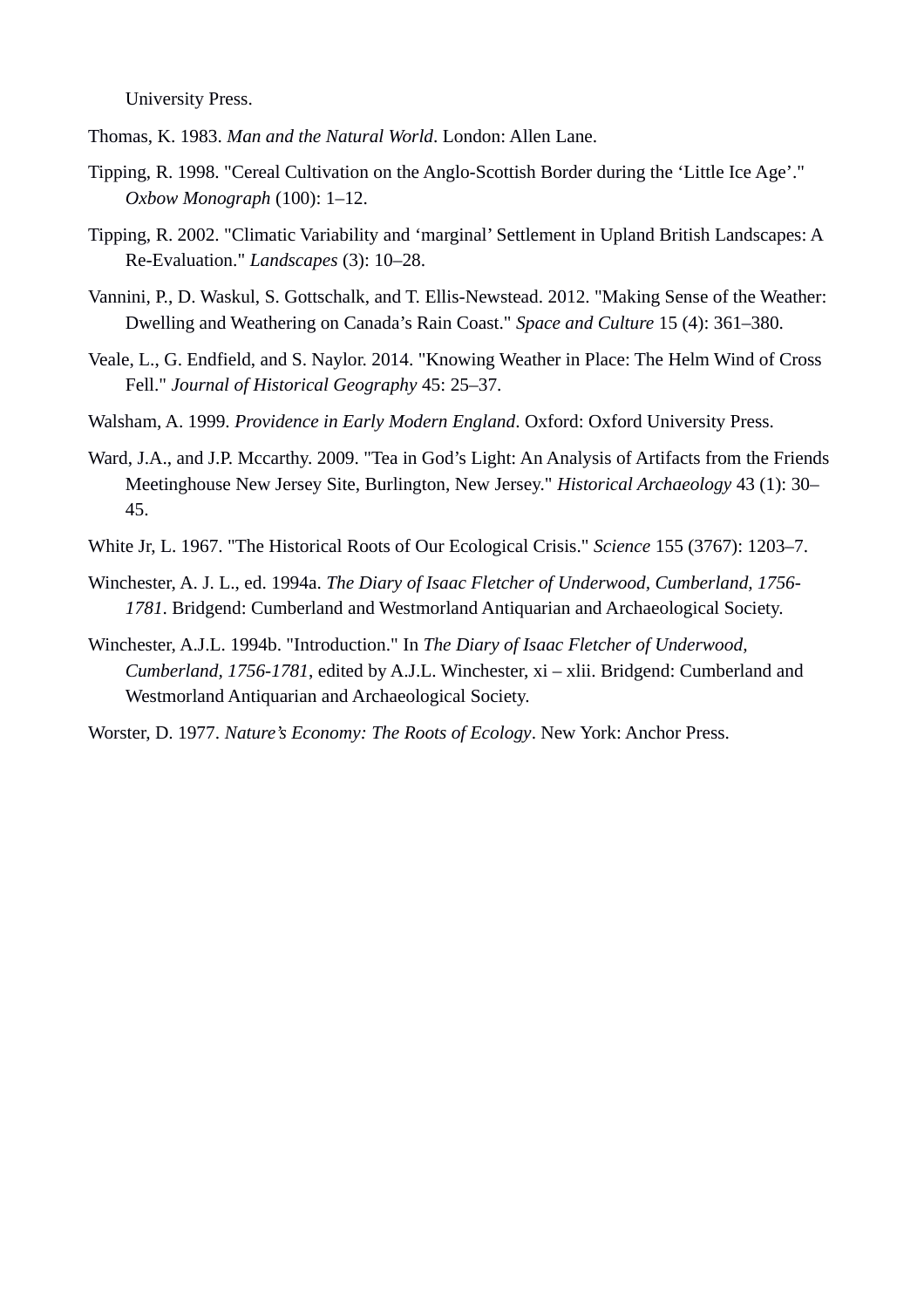# **Tables**

| Isaac Fletcher                          | Elihu Robinson                                                                       |
|-----------------------------------------|--------------------------------------------------------------------------------------|
| $16th$ April 1758                       | January 1791                                                                         |
|                                         |                                                                                      |
|                                         |                                                                                      |
| At home. At meeting in the morning; the | Continues remarkably Changeable: Great Storm on ye 18 <sup>th</sup> , so very Strong |
| Preparative Meeting after. A very great | Wind that I do not remember ever coming from Cockermouth with more                   |
| storm of snow from the SW which         | difficulty, in Coming over Moorland – Close Hill it blew me several time             |
| continued all day. Very deep in & great | out of ye Mid-Road. Frost a little next Morning, Rain again about Noon               |
| drifts $\&$ a hard gale of wind.        | &c &c.-- and though about ye 24 <sup>th</sup> The Barometer stood nigh Settled       |
|                                         | Weather, yet continued Dark & gloomy with high Southerly Wind: Coals                 |
|                                         | said to be 30s per ton in Dublin: Provisions of all kinds high excepting             |
|                                         | Pork ( $\omega$ 3/6) Business dull severe Weather & ye Poor Distressed!              |

**Table 1: The diarists' differences in writing style**